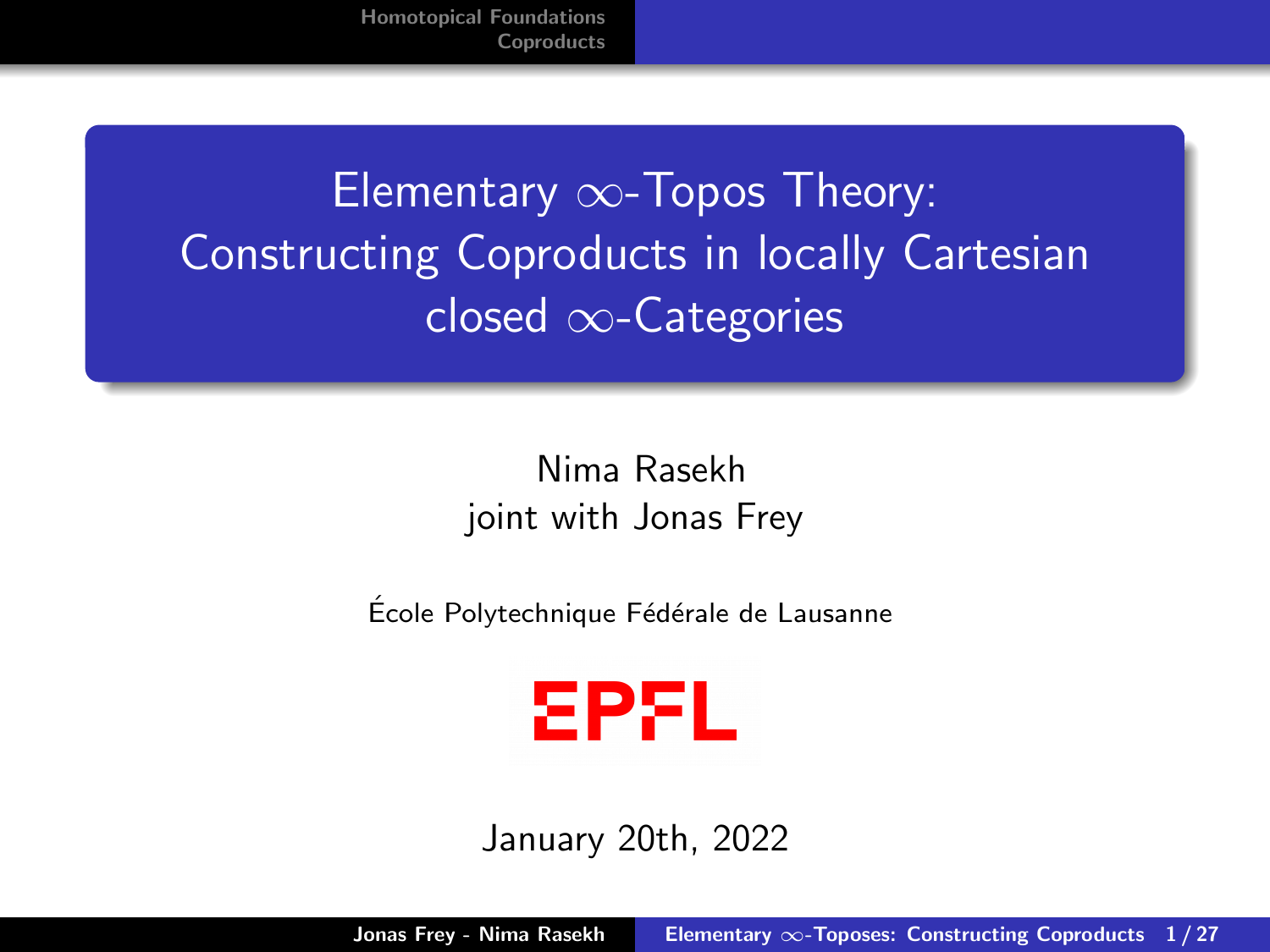[Homotopical Foundations](#page-1-0) [Coproducts](#page-8-0) [Classical Stuff](#page-2-0) [Homotopical Stuff](#page-4-0)

## <span id="page-1-0"></span>What am I doing here?

#### Slogan

I am a homotopy theorist who wants a working foundation for homotopical mathematics!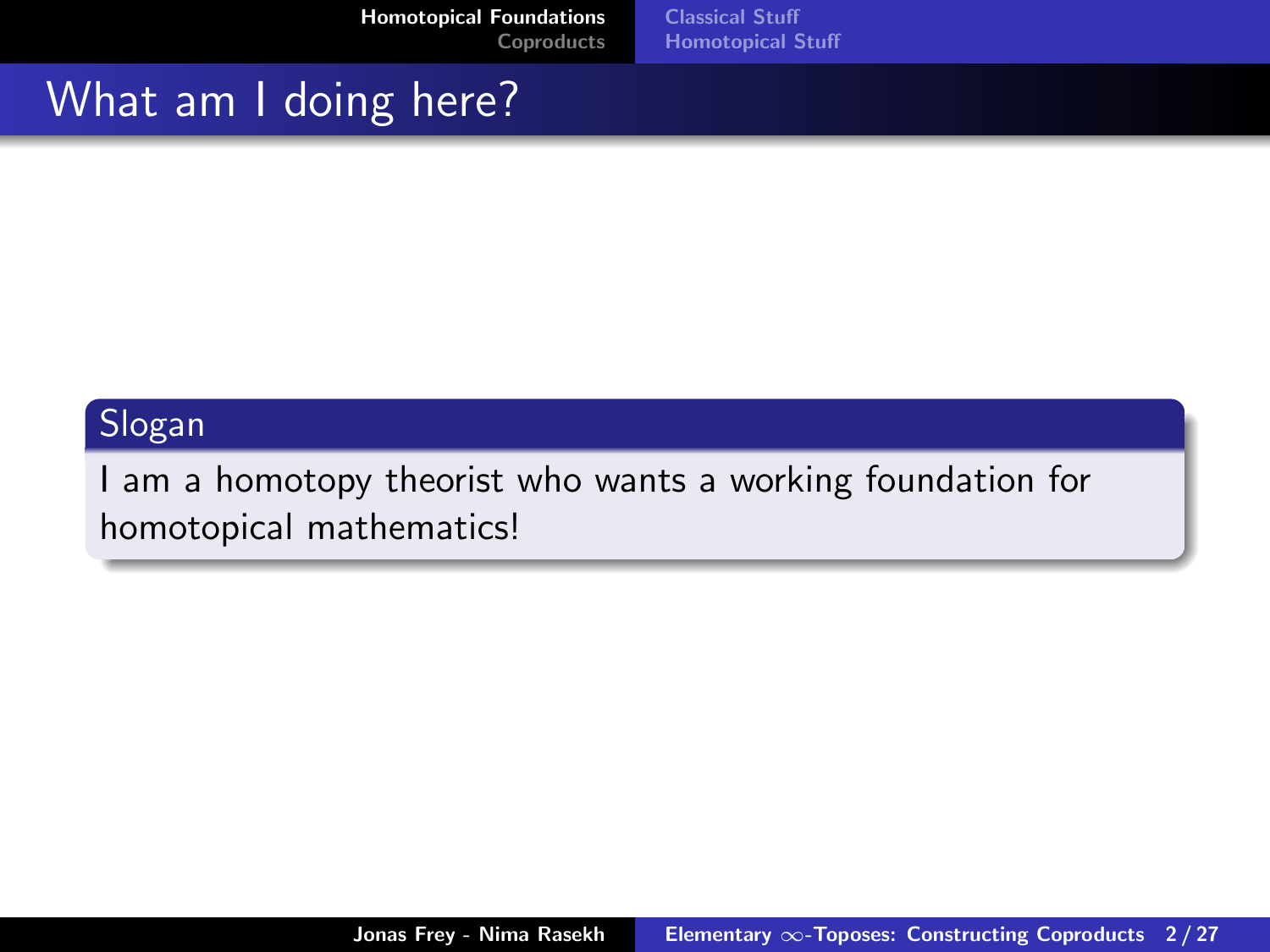[Homotopical Foundations](#page-1-0) [Coproducts](#page-8-0) [Classical Stuff](#page-2-0) [Homotopical Stuff](#page-4-0)

#### <span id="page-2-0"></span>How to do Foundations in non-homotopical math

Non-Homotopists have so many choices:

- **4** Set theories
- **2** Type theories
- **3** Elementary toposes

You can choose your axioms and then do your math.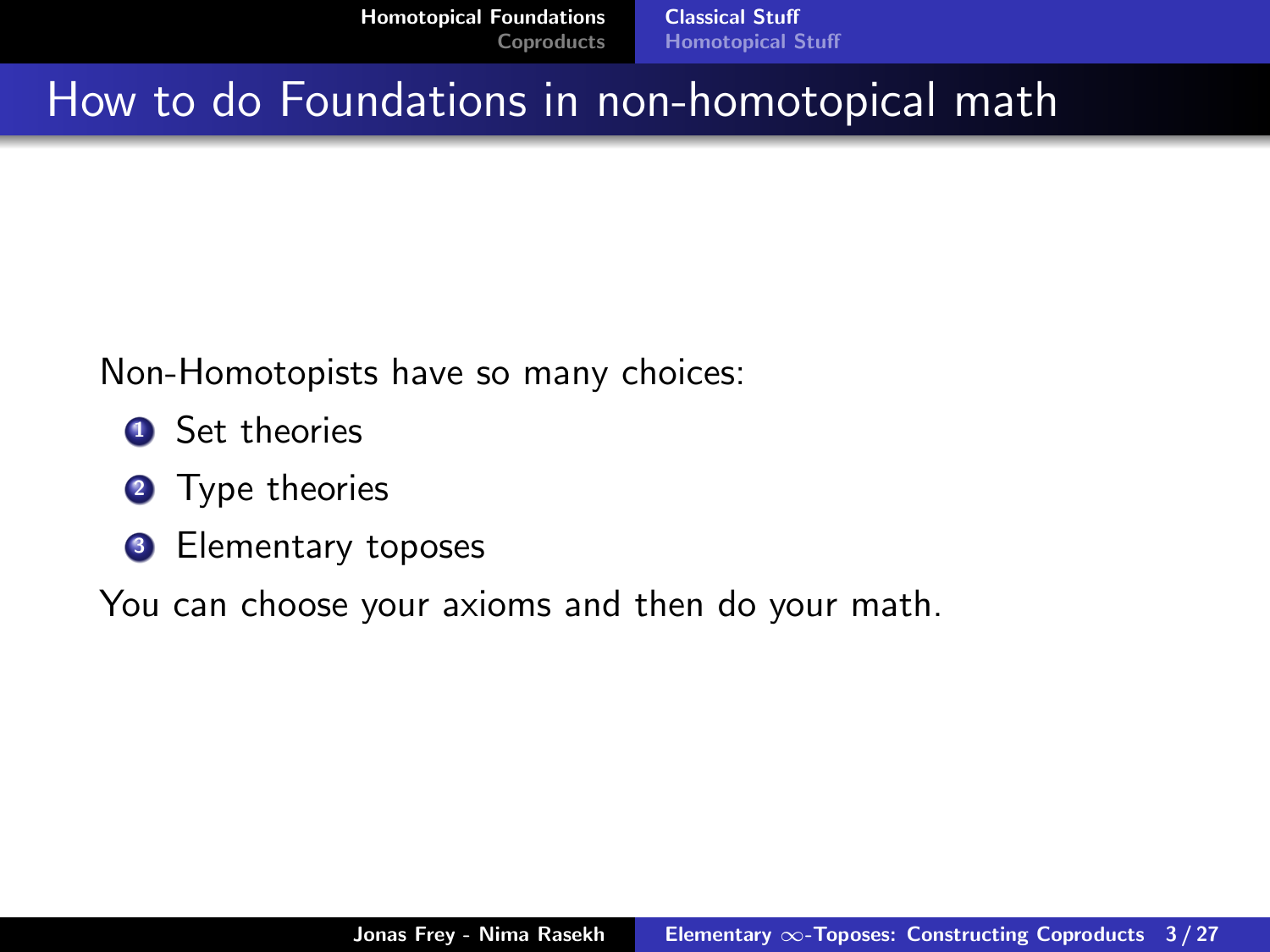# Menu of Axioms

- $\bullet$  If we have a weakly inaccessible cardinal then  $\ldots$
- **2** If the law of excluded middle holds then ...
- **3** If the axiom of choice holds then ...
- **4** If the continuum hypothesis holds then ...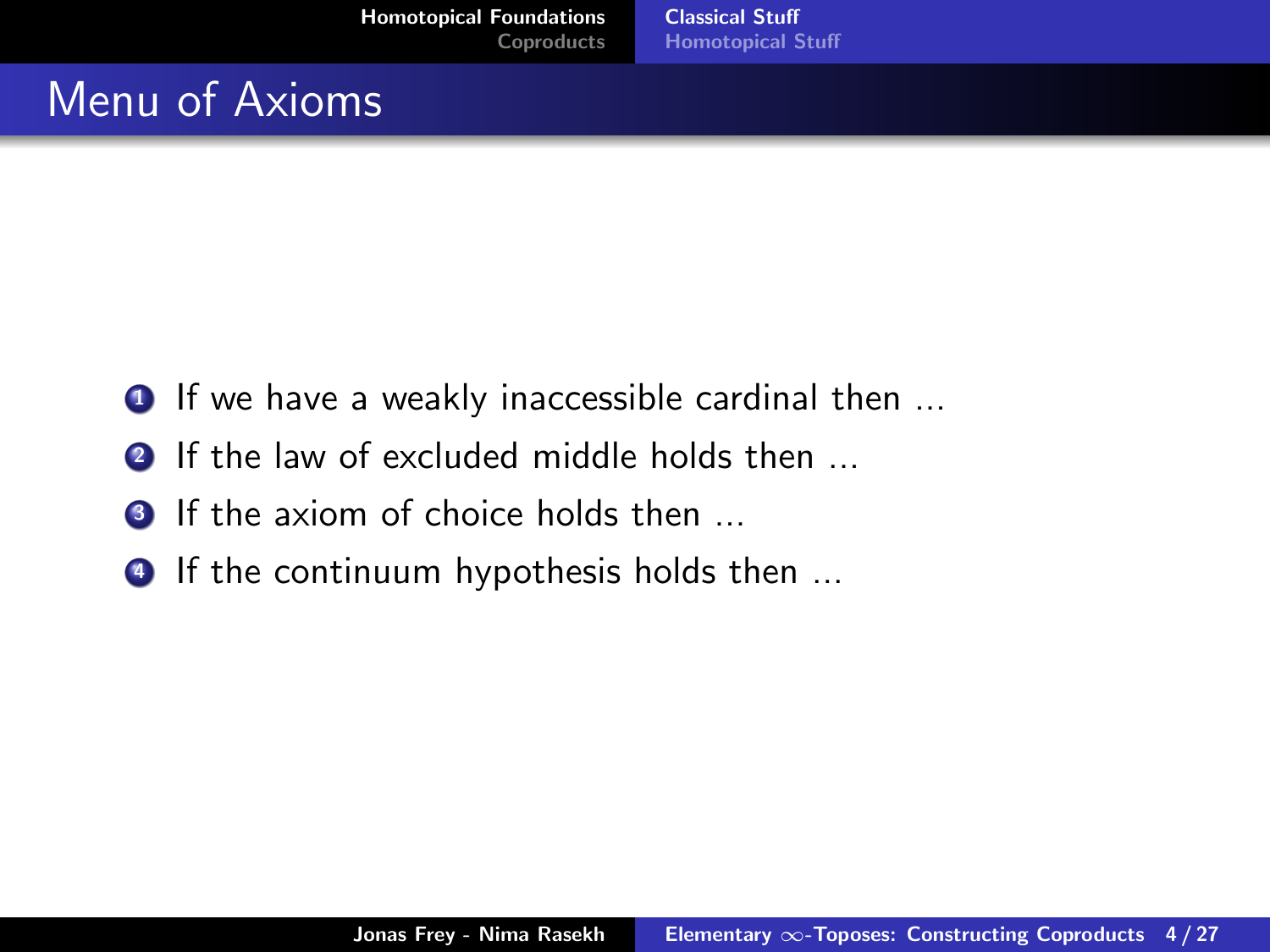# <span id="page-4-0"></span>Homotopy type theory as a Foundation

Homotopy type theory and univalent foundations is one elegant example of such possible foundation! It gives us model-independence of results such as

- **1** Loop space of the circle is the free group on one generator
- 2 Blakers-Massey
- **3** Hurewicz theorem
- $\bullet$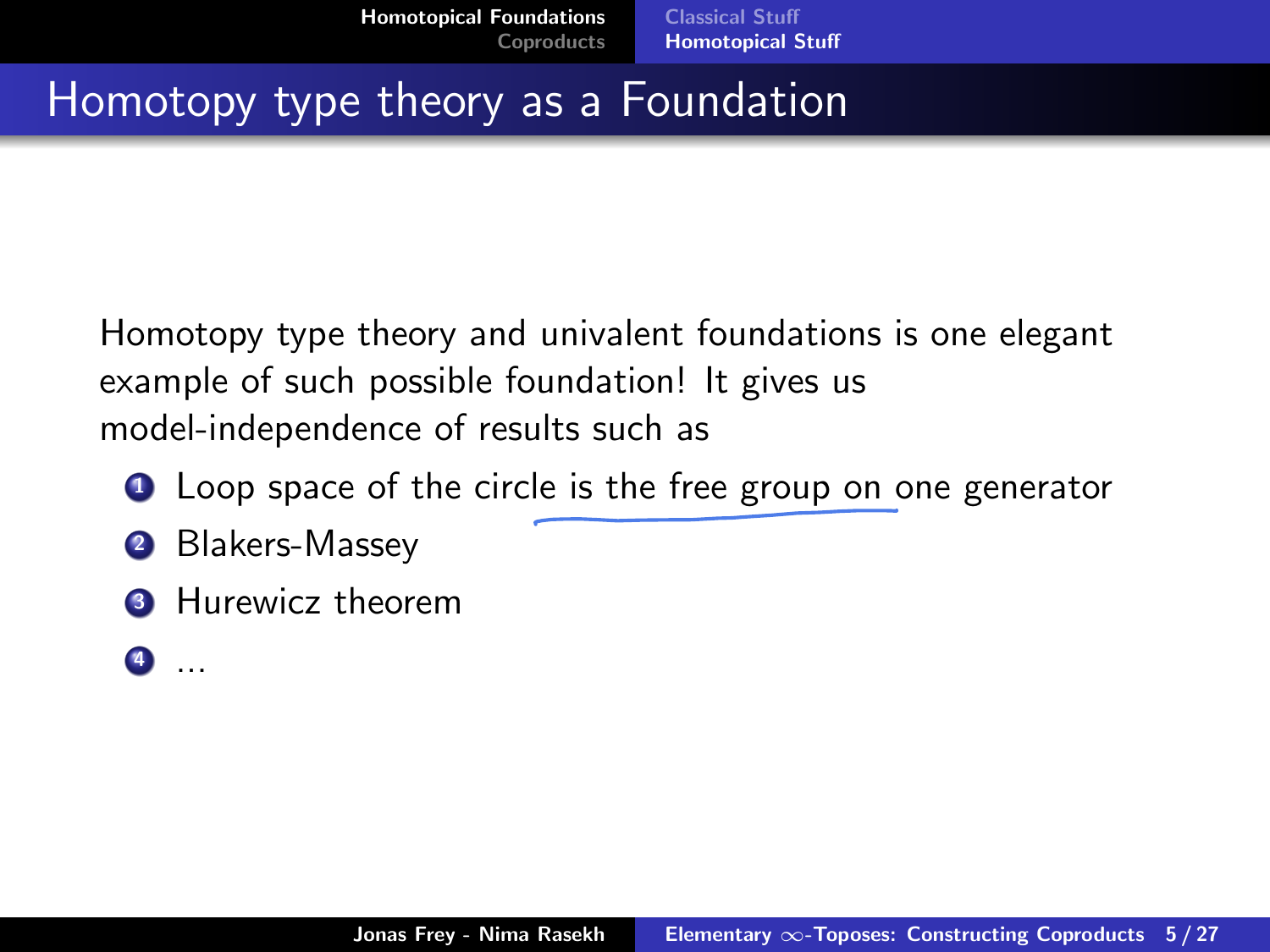[Homotopical Foundations](#page-1-0) [Coproducts](#page-8-0) [Classical Stuff](#page-2-0) [Homotopical Stuff](#page-4-0)

# Elementary ∞-Topos Theory

Another possible foundation,

- **1** Closely (expected to be) related to type theory
- **2** Much less understood!
- **3** I want to know more about them!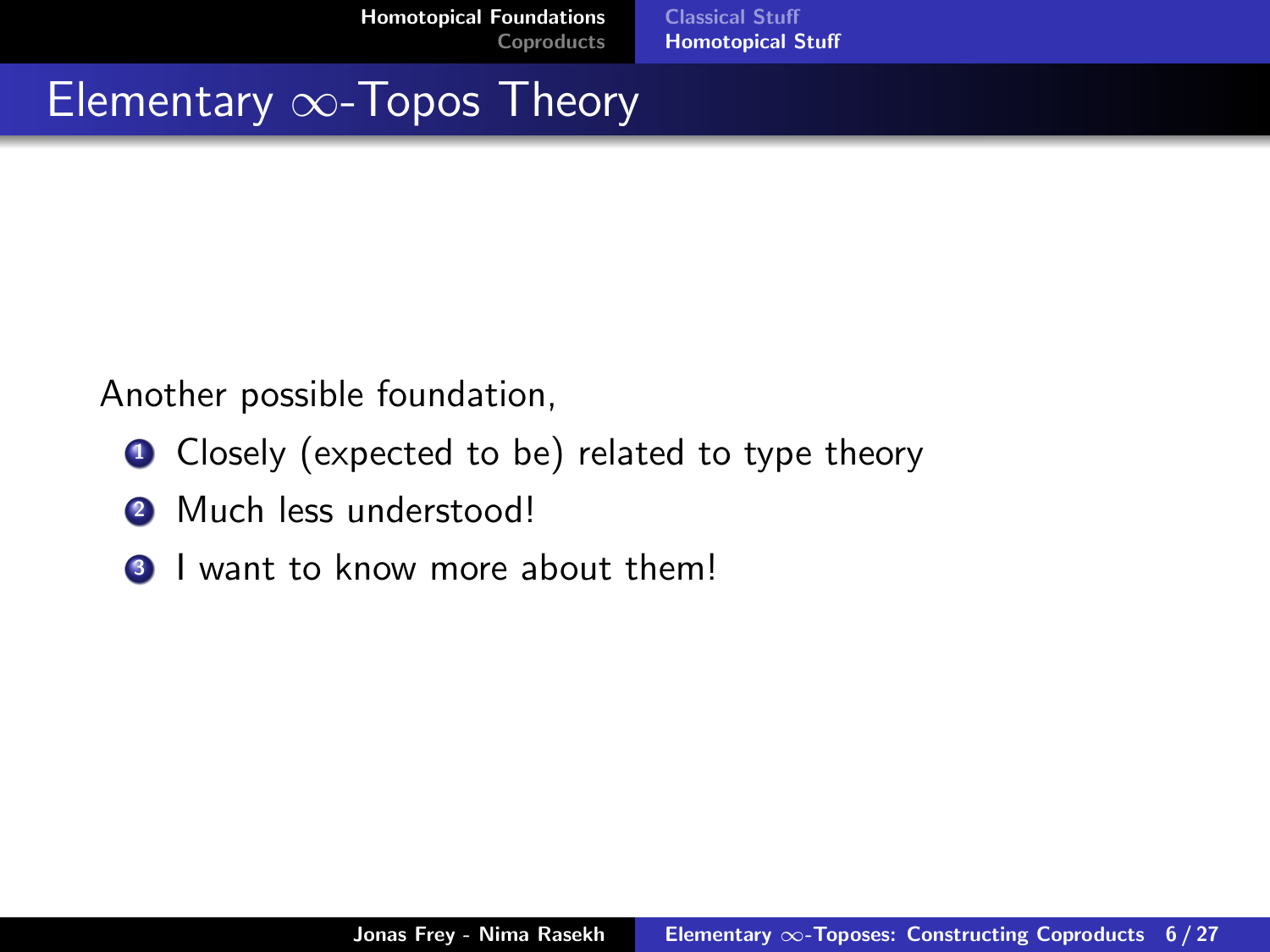# **History**

· Generalize mon-Grothendiede 1-toposes  $-$  Glung - coalgebras · work out n-truncations non-syntactically - understand grapoid objects -image of HoTT in OD-categories through contextual cats<br>preimage of dementary so toposes in contextual cats<br>- homotopy-theoretic consequences of doscent - construting coproducts using Yoreda - equivalence between descent & Griraud axioms - natural numbers via M. (S') -logical functors: what should they be?

Figure: Chris Kapulkin on 6/5/2017 in Snowbird at MRC.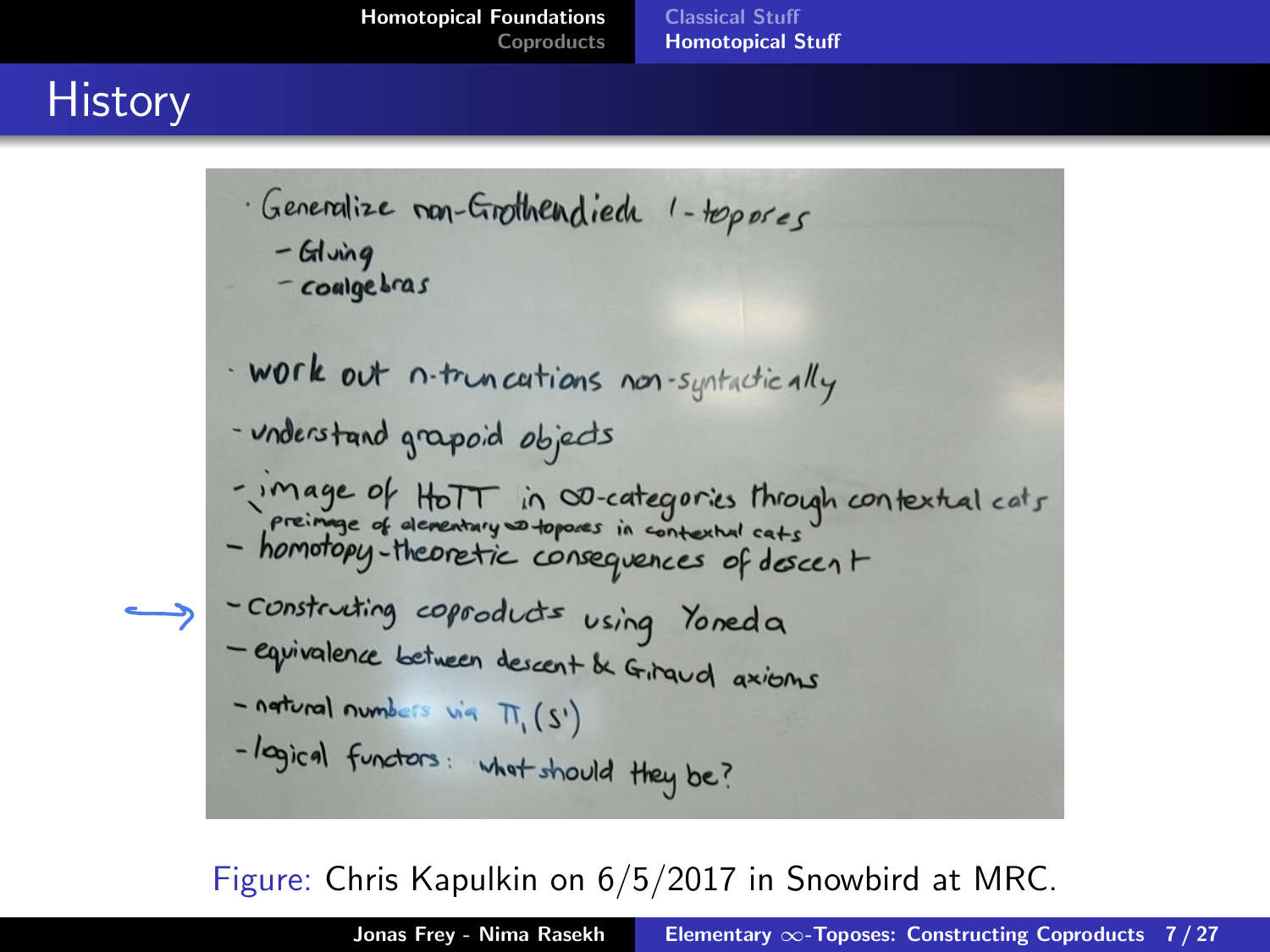#### We have some answers

- **1** Examples: Filter Quotients and Non-Presentable  $(\infty, 1)$ -Toposes
- **2** N-Truncations: An Elementary Approach to Truncations
- Coproducts: Constructing Coproducts in locally Cartesian closed ∞-Categories
- **4** Natural number objects: Every Elementary Higher Topos has a Natural Number Object
- **Logical functors:** A Theory of Elementary Higher Toposes The work on finite coproducts started with Jonas Frey on that date!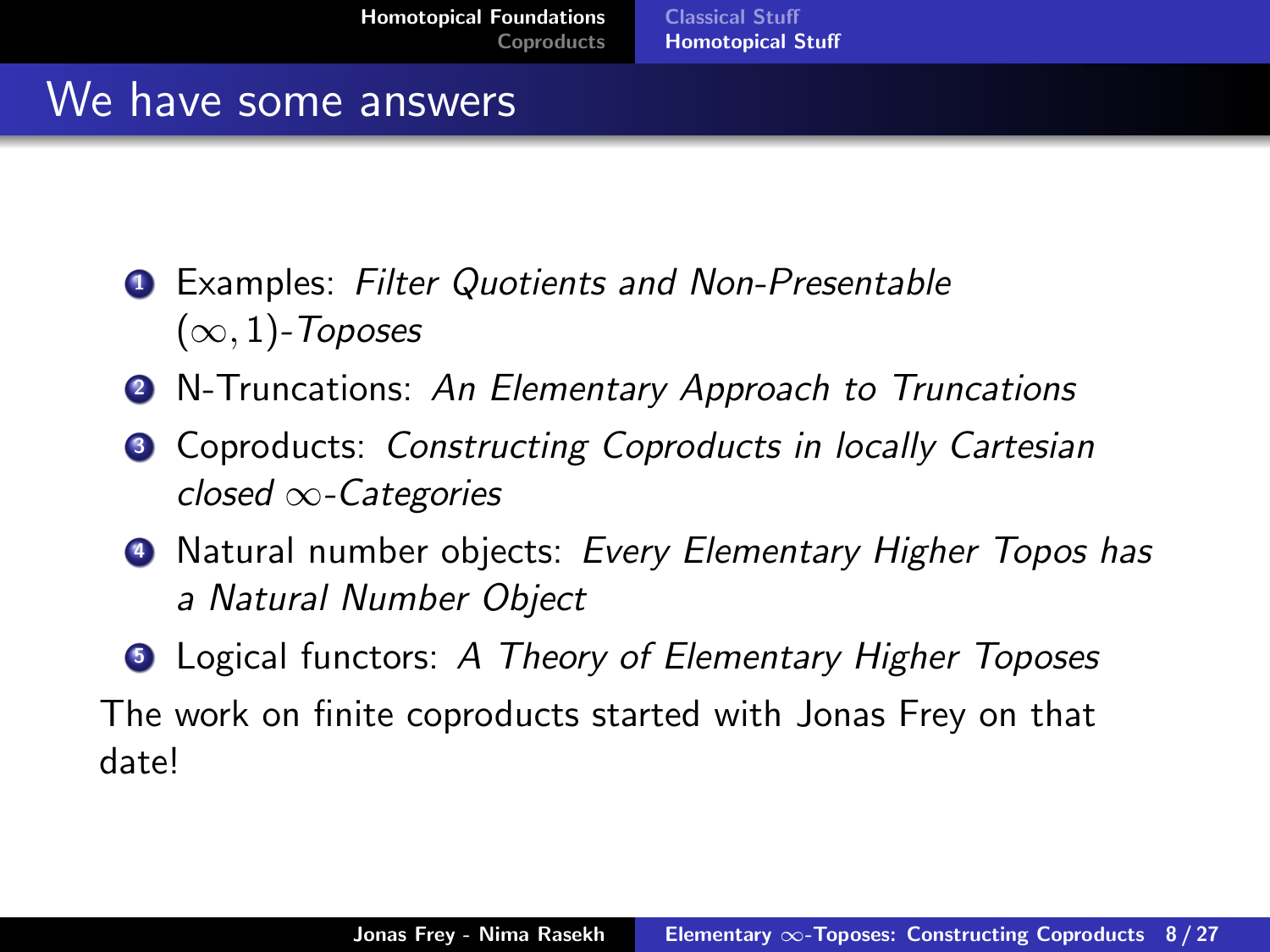# <span id="page-8-0"></span>Let's Start: ∞-Categories

Our goal is to construct colimits in certain  $\infty$ -categories. What are ∞-categories?

- **1** If you know: **quasi-categories** (but any biequivalent ∞-cosmos works).
- **2** If you don't know: A type of category weakly enriched over spaces, where all standard notions of category theory exist.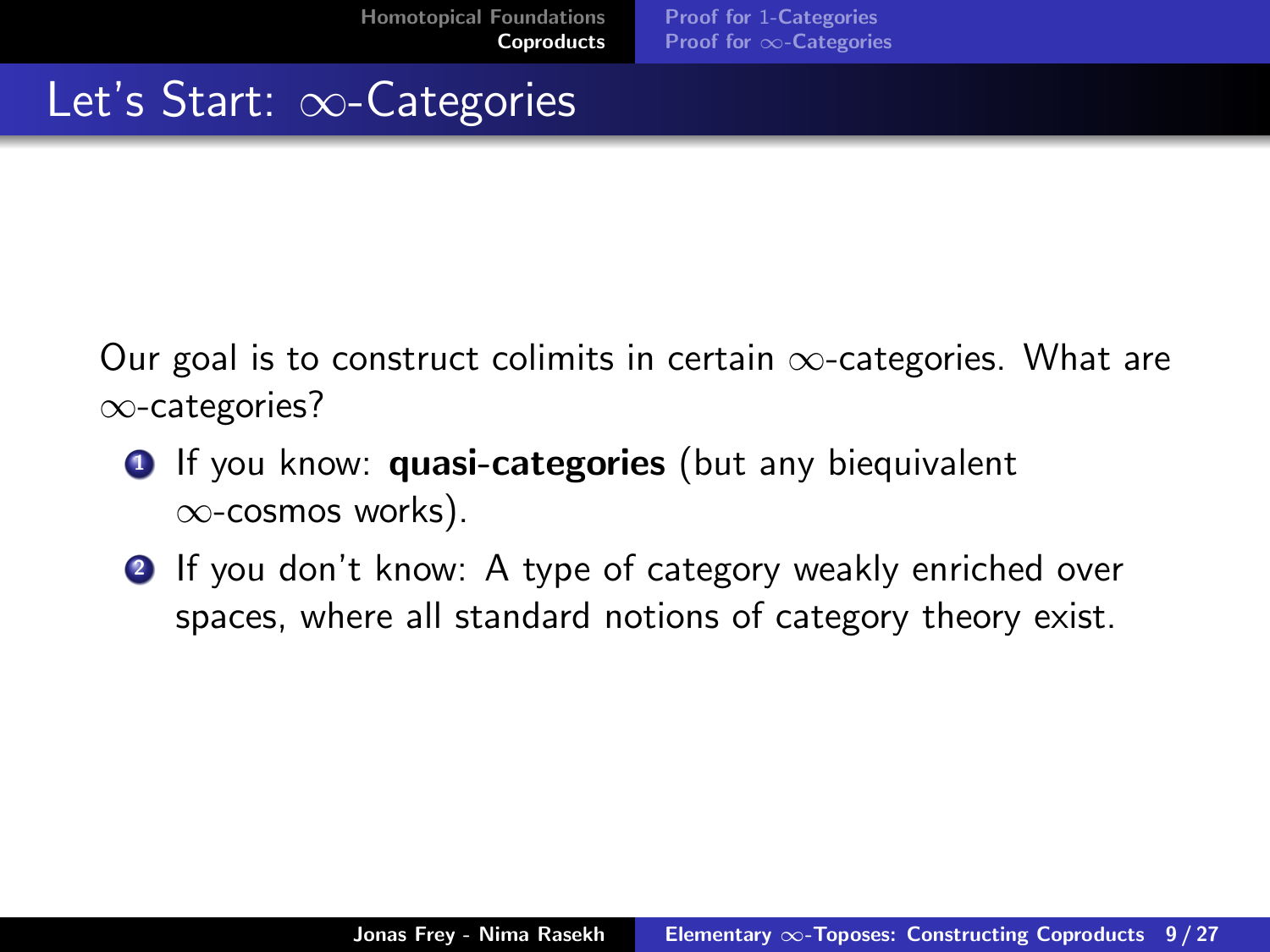[Homotopical Foundations](#page-1-0) [Coproducts](#page-8-0) Proof for 1[-Categories](#page-15-0) Proof for ∞[-Categories](#page-18-0)

#### What's up with topos theory and colimits?

Why do we expect to be able to construct coproducts in certain ∞-categories?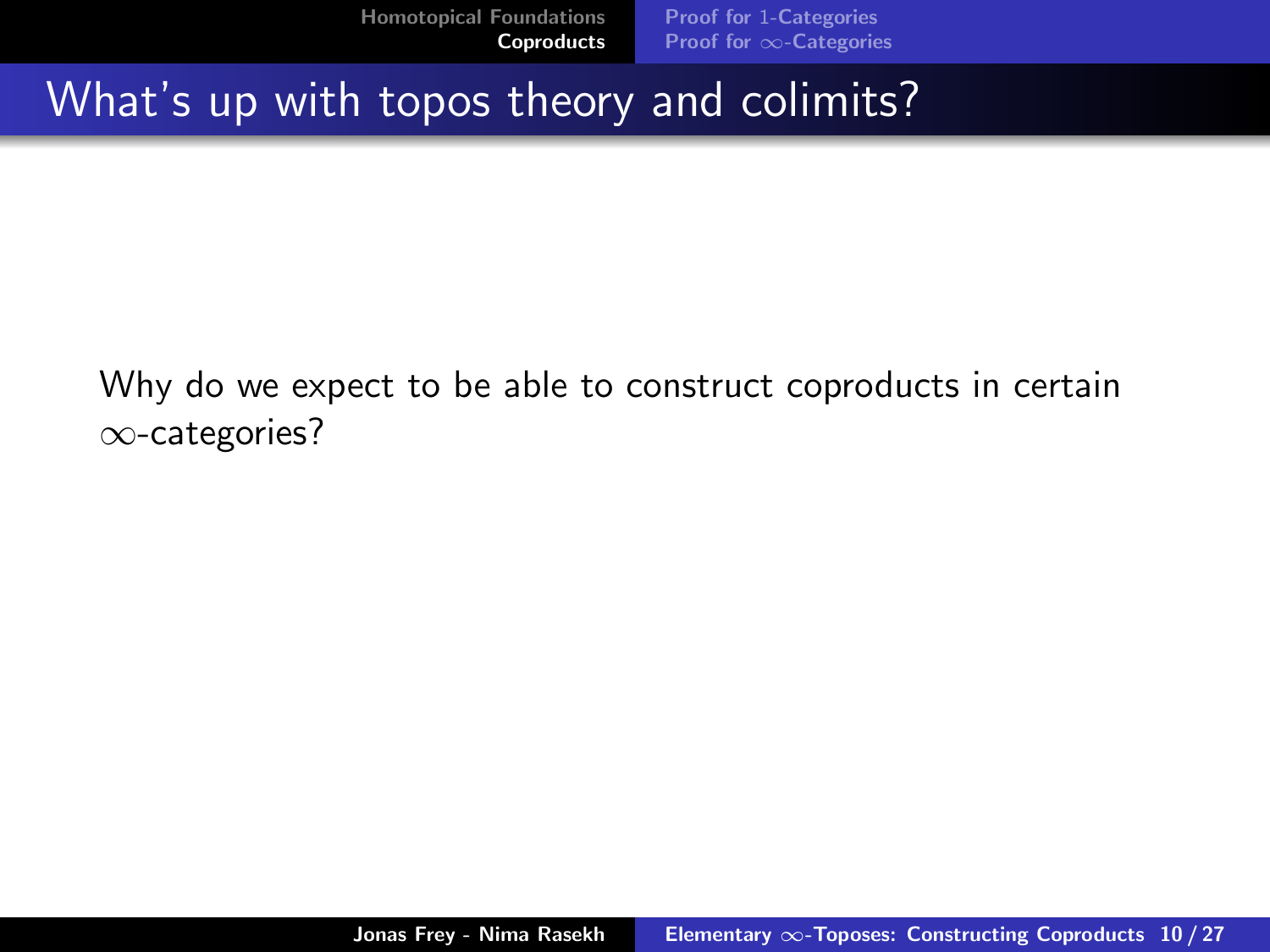[Homotopical Foundations](#page-1-0) [Coproducts](#page-8-0) Proof for 1[-Categories](#page-15-0) Proof for ∞[-Categories](#page-18-0)

## What's up with topos theory and colimits?

Why do we expect to be able to construct coproducts in certain ∞-categories?

#### Answer

Because of existing results in elementary topos theory!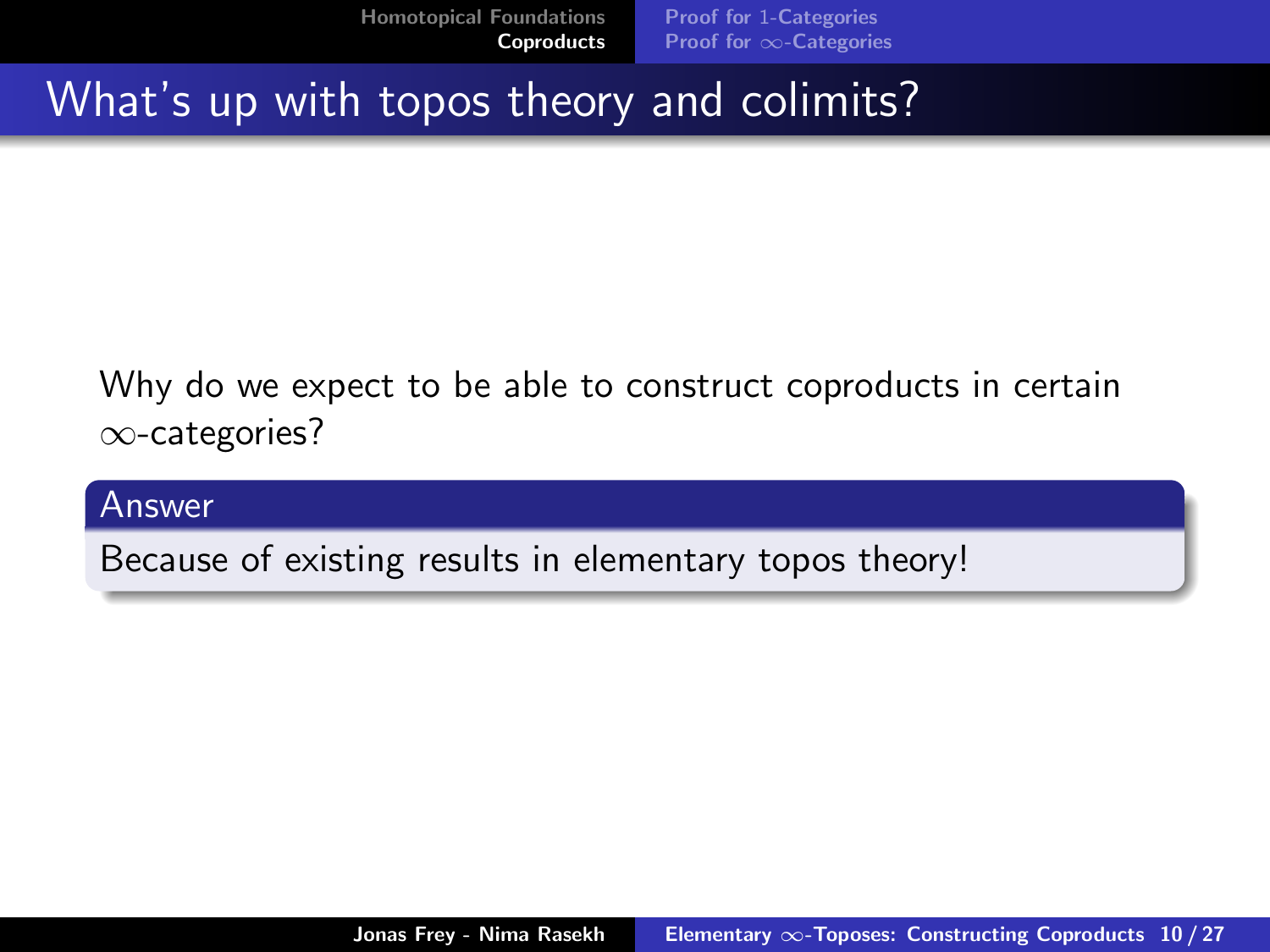# Subobject classifier

- $\mathcal C$  a finitely complete  $\infty$ -category. A subobject classifier is ...
	- An object Ω
	- A mono  $t:1\to\Omega$

such that pulling back  $t$  gives us a bijection

$$
\mathrm{Sub}(-) \cong \mathrm{Map}(-,\Omega).
$$

 $M = \begin{cases} \n\frac{1}{\sqrt{2}} & \text{if } \lambda = \frac{1}{\sqrt{2}}\\ \n\frac{1}{\sqrt{2}} & \text{if } \lambda = \frac{1}{\sqrt{2}} \end{cases}$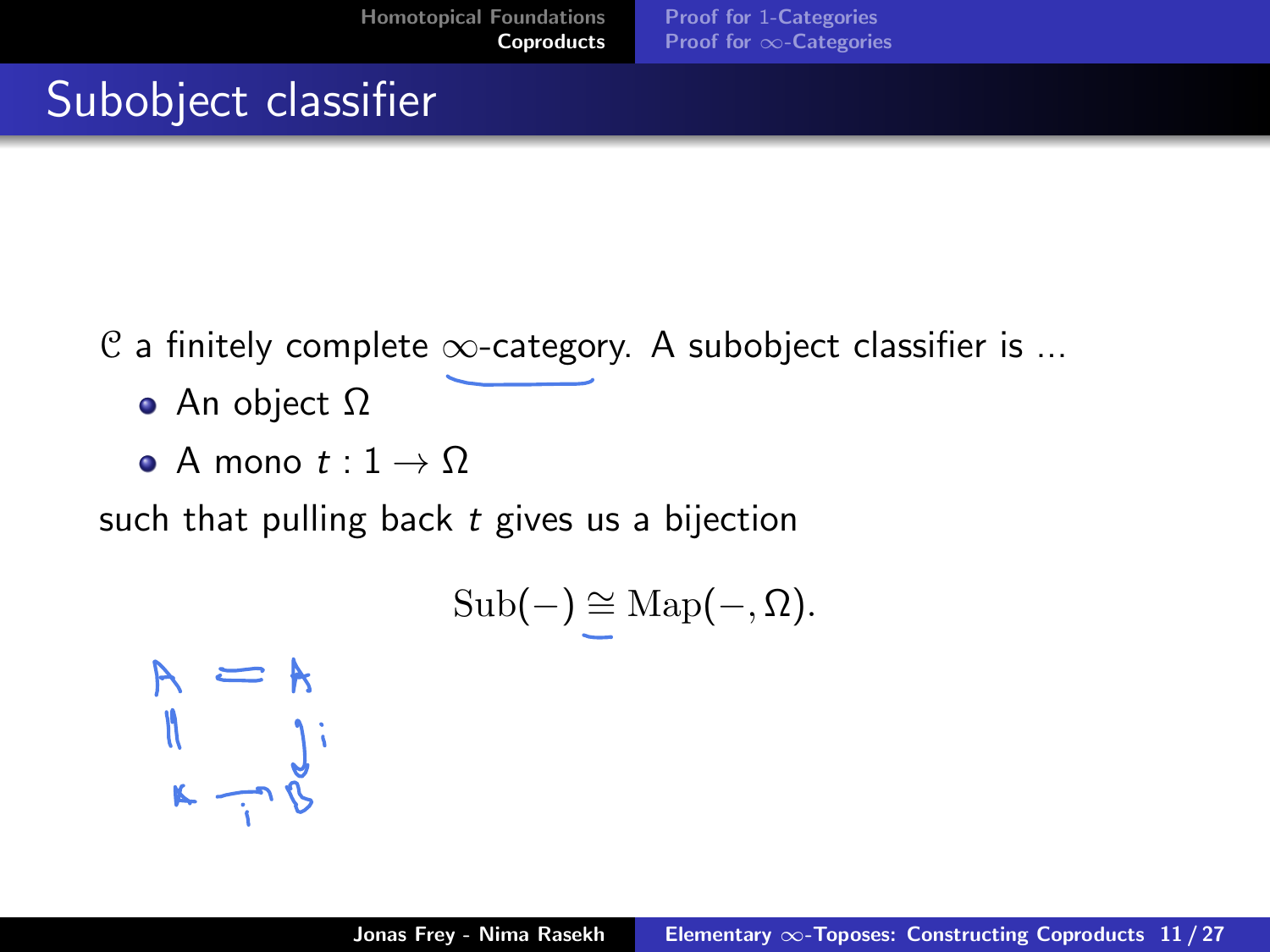## Elementary Toposes and Finite Colimits

Originally elementary toposes were defined as locally Cartesian closed categories with finite colimits and subobject classifier.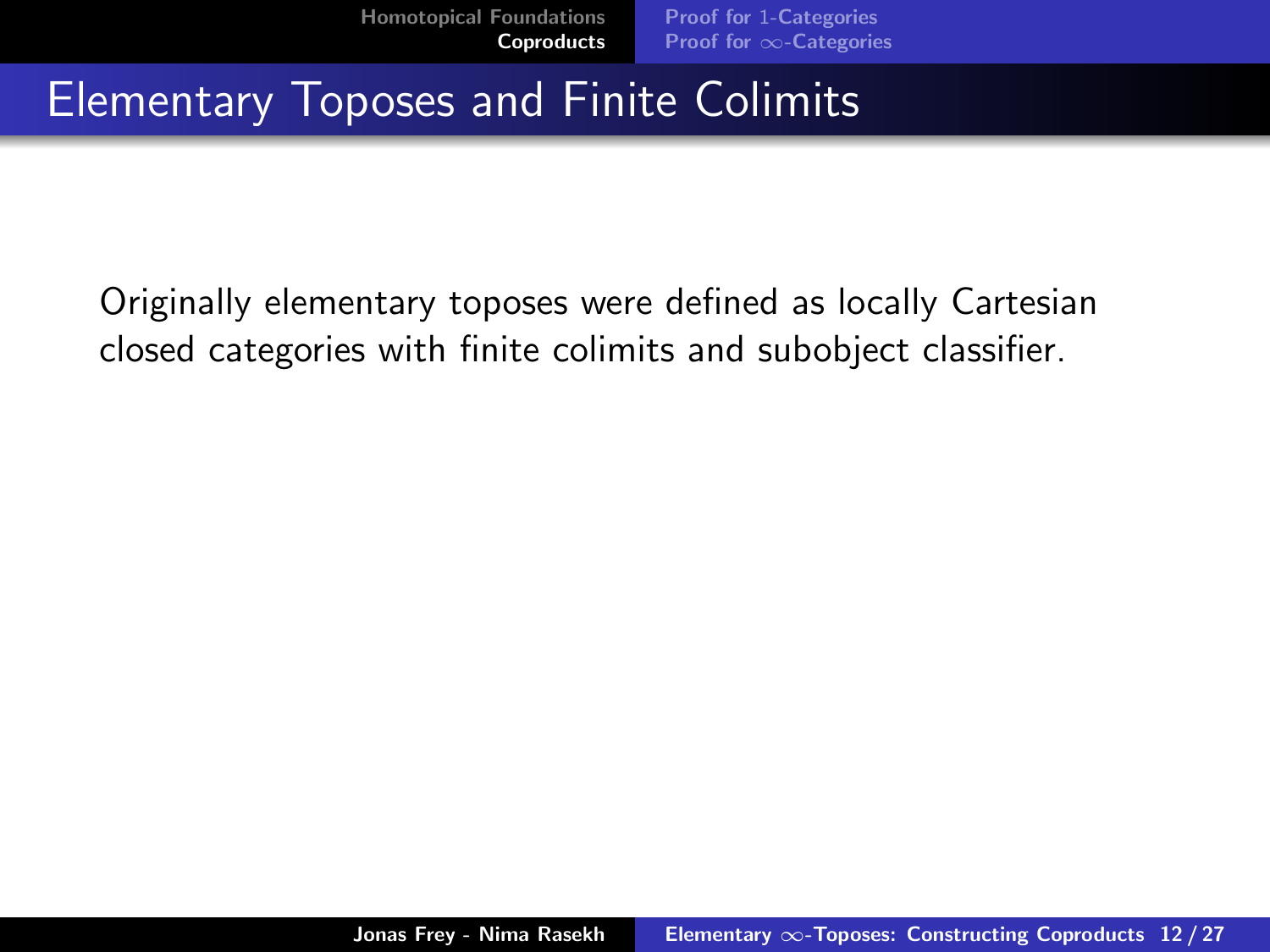# Elementary Toposes and Finite Colimits

Originally elementary toposes were defined as locally Cartesian closed categories with finite colimits and subobject classifier.

However, we have:

#### Theorem (Paré, Mikkelsen)

Every locally Cartesian closed 1-category with subobject classifier has finite colimits.

So, the assumption of finite colimits in an elementary topos is redundant.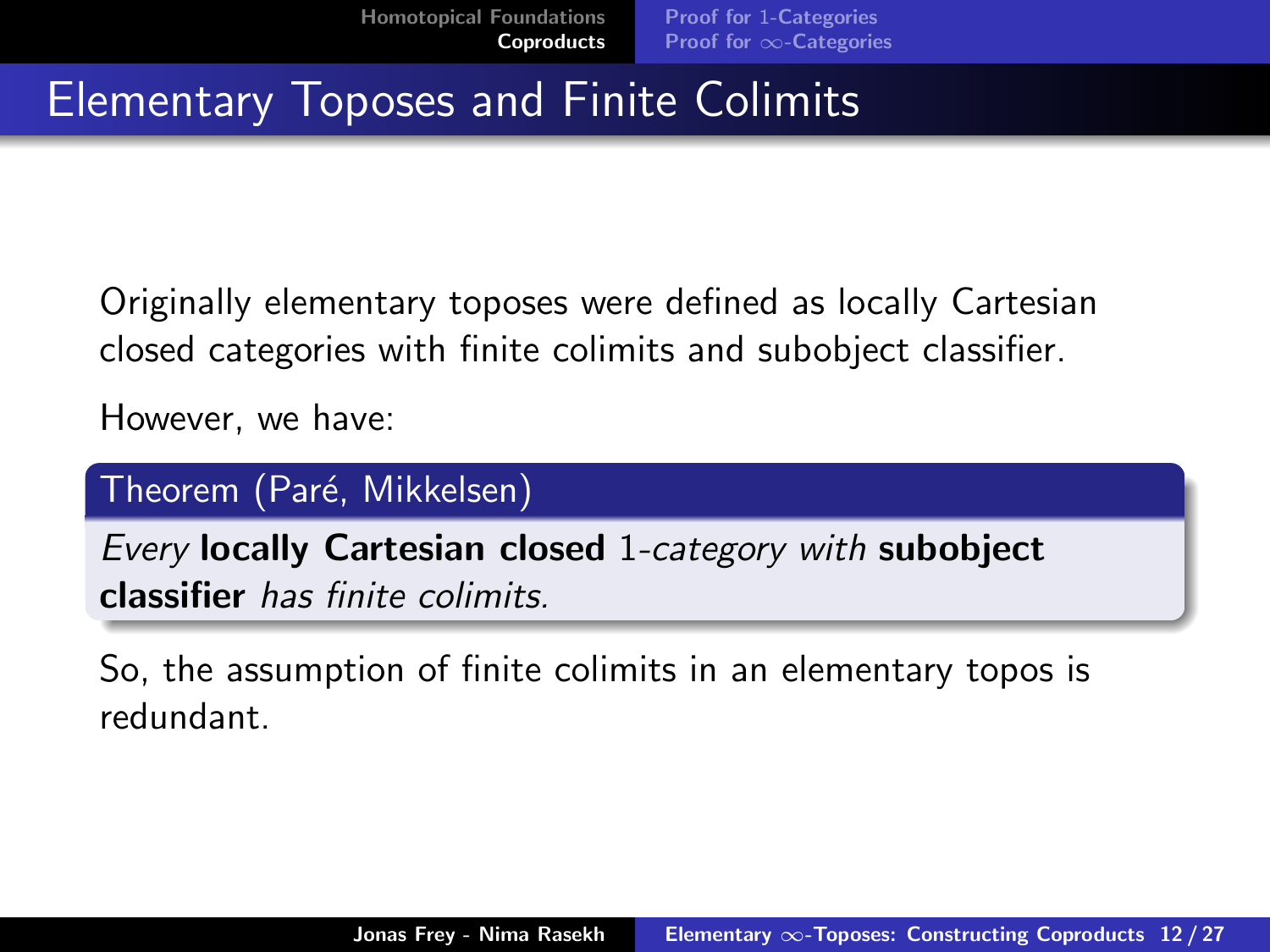## The ∞-Version

#### Can we prove (or disprove) the  $\infty$ -categorical analogue?

#### **Conjecture**

Every locally Cartesian closed  $\infty$ -category with subobject classifier has finite colimits.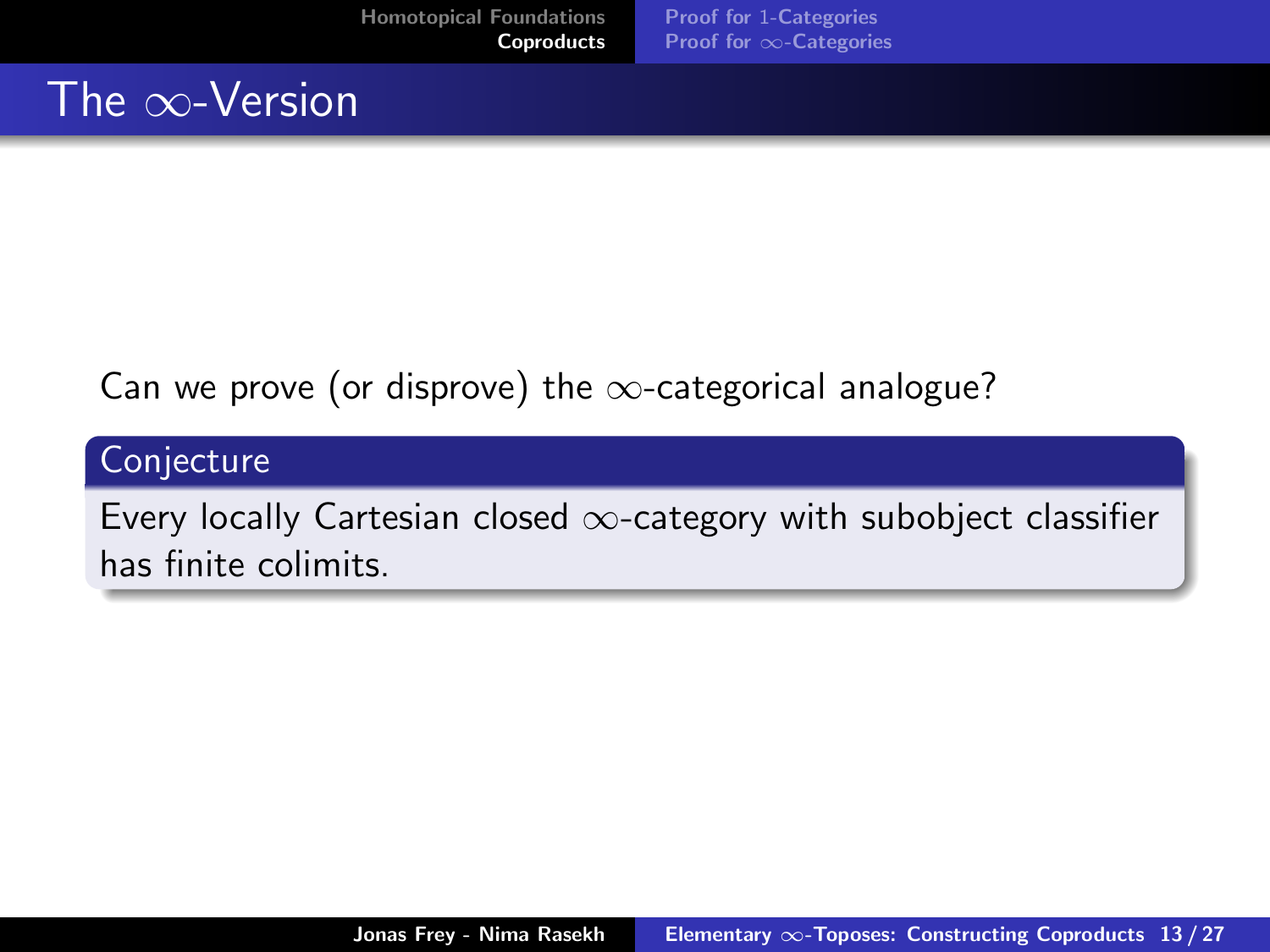#### <span id="page-15-0"></span>How does the 1-Categorical Proof Work?

The proof by Paré is a one package deal. It consists of showing that the functor

 $\Omega^{(-)}: \mathcal{E}^{\mathsf{op}} \to \mathcal{E}$ 

is monadic and so  $\mathcal{E}^{op}$  has finite limits (as  $\mathcal E$  has them) and so  $\mathcal E$ has finite colimits.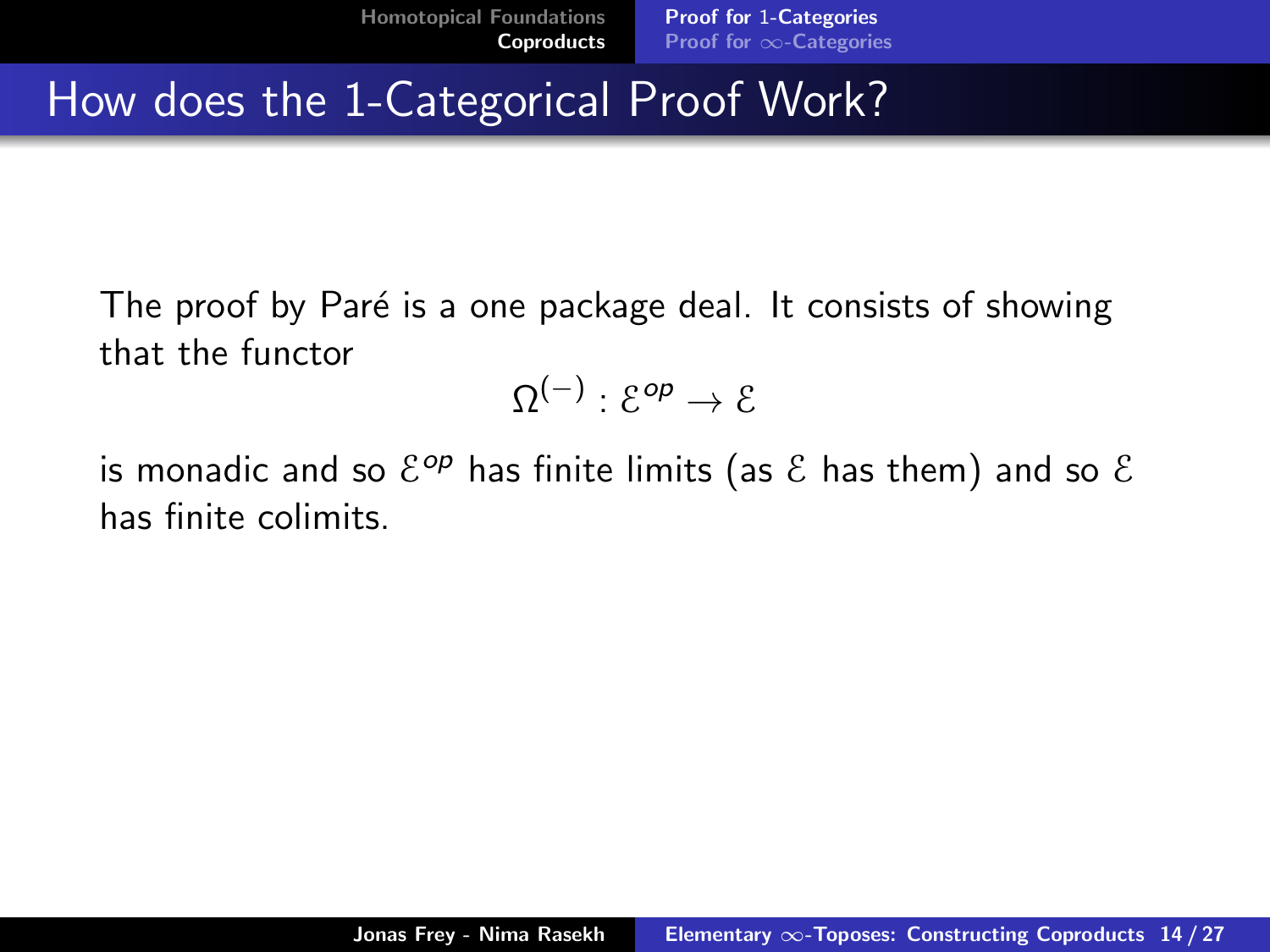## <span id="page-16-0"></span>How does the 1-Categorical Proof Work?

The proof by Paré is a one package deal. It consists of showing that the functor

$$
\Omega^{(-)}: \mathcal{E}^{op} \to \mathcal{E}
$$

is monadic and so  $\mathcal{E}^{op}$  has finite limits (as  $\mathcal E$  has them) and so  $\mathcal E$ has finite colimits.

Not even monadic for spaces! In fact not even conservative for 1-types:

$$
\Omega^{\mathcal{S}^1}\cong\{0,1\}^{\mathcal{S}^1}\cong\{0,1\}
$$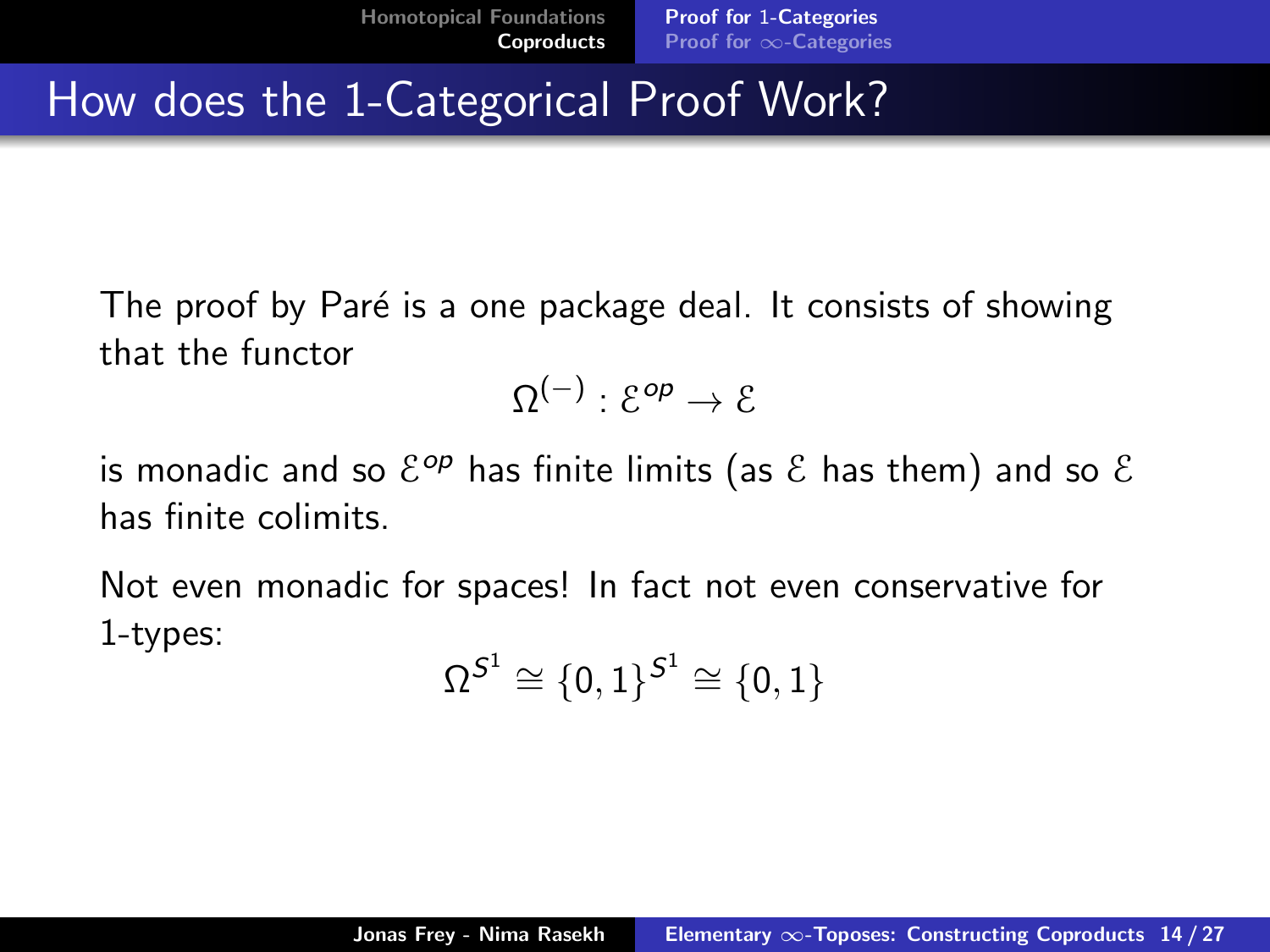How does the 1-Categorical Proof Work? (Second Try)

The proof attributed to Mikkelsen is more adhoc:

- $\textcolor{blue} \bullet$  First we realize  $\text{Hom}(1,\Omega^A)\cong \text{Sub}(A)$  is a Heyting algebra!
- **2** The initial object is the minimal subobject
- $\bullet$  The coproduct of  $A$  and  $B$  is given as the join inside  $\Omega^A \times \Omega^B.$
- <sup>4</sup> Coequalizers are constructed analogously via equivalence relations.

We want to generalize these steps to the  $\infty$ -setting!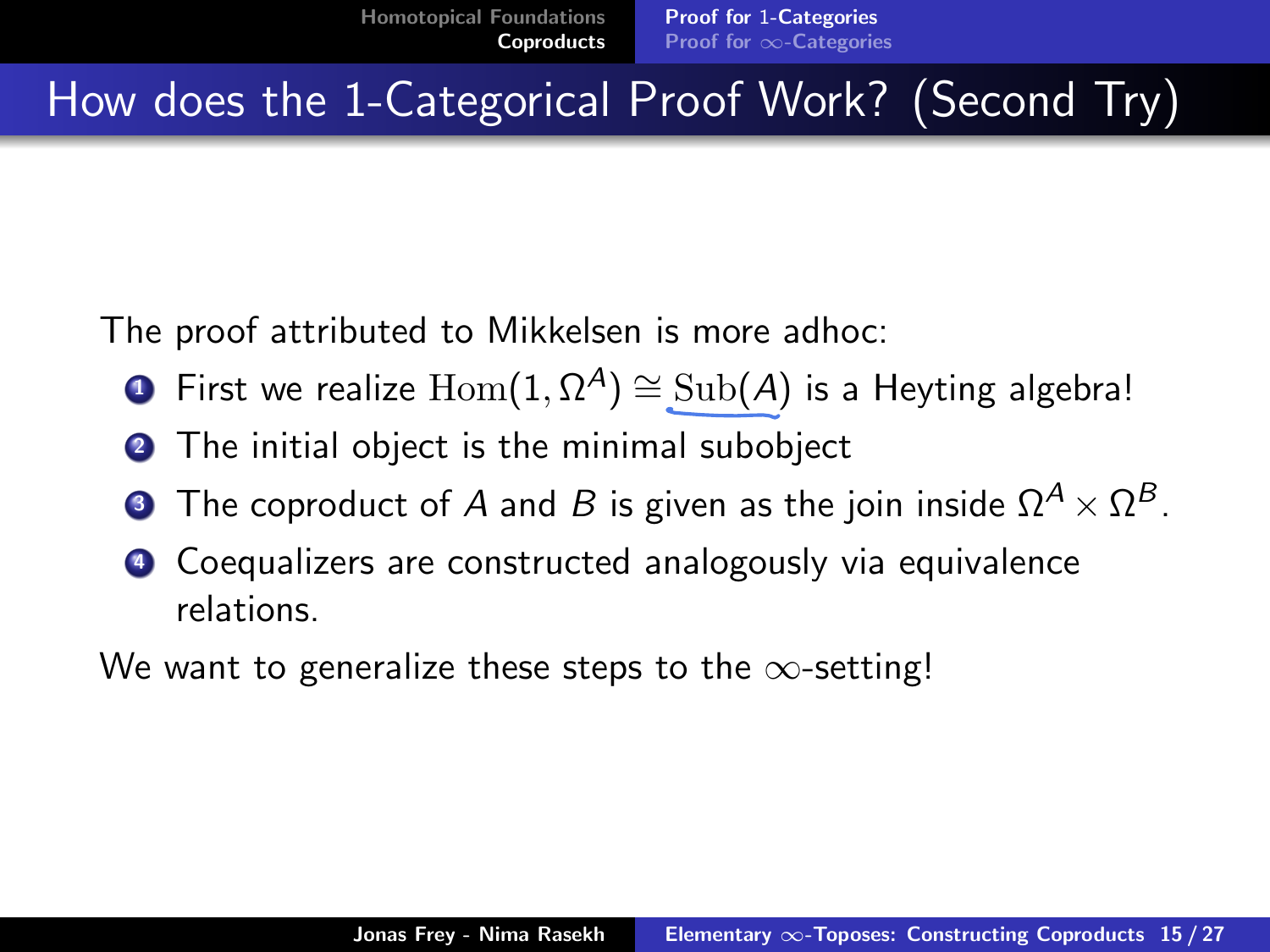## <span id="page-18-0"></span>**Subobjects**

#### First of all even in an  $\infty$ -category  $Sub(-)$  is a partially ordered set (0-type). So using similar ideas we have:

#### Theorem (Frey - R.)

Let  $C$  be a locally Cartesian closed  $\infty$ -category with subobject classifier. Then  $\text{Sub}(A)$  has finite joins.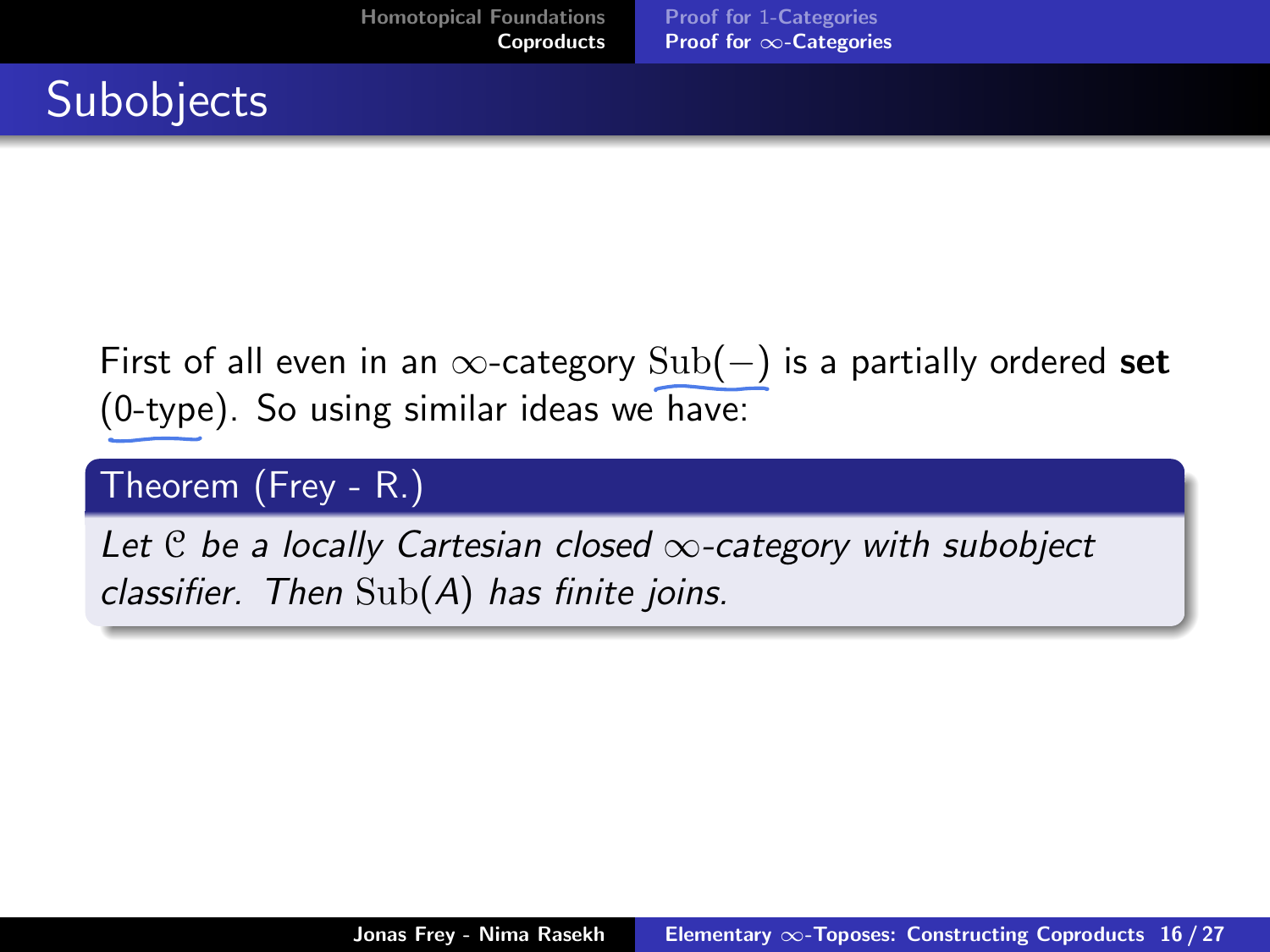# Initial Objects I

The argument for initial objects in the  $\infty$ -setting is roughly similar

- $\Omega$  is a Heyting algebra and so has an initial object *I*. This means  $\text{Sub}(I)$  is trivial. subobject
- **2 Homotopy type theory fact:** We have a functor

isContr :  $\mathcal{C}_{/X}$  → Sub(X),

which takes a map to the maximal subobject if and only if it is an equivalence.

$$
A \longrightarrow isContr(A)
$$
  
\n $\downarrow$   $\downarrow$   
\n $\downarrow$   $\downarrow$   
\n $\downarrow$   $\downarrow$   
\n $\downarrow$   $\downarrow$   
\n $\downarrow$   $\downarrow$   
\n $\downarrow$   $\downarrow$   
\n $\downarrow$   $\downarrow$   
\n $\downarrow$   $\downarrow$   
\n $\downarrow$   $\downarrow$   
\n $\downarrow$   $\downarrow$   
\n $\downarrow$   $\downarrow$   
\n $\downarrow$   $\downarrow$   
\n $\downarrow$   $\downarrow$   $\downarrow$   
\n $\downarrow$   $\downarrow$   $\downarrow$   
\n $\downarrow$   $\downarrow$   $\downarrow$   $\downarrow$   $\downarrow$   $\downarrow$   $\downarrow$   $\downarrow$   $\downarrow$   $\downarrow$   $\downarrow$   $\downarrow$   $\downarrow$   $\downarrow$   $\downarrow$   $\downarrow$   $\downarrow$   $\downarrow$   $\downarrow$   $\downarrow$   $\downarrow$   $\downarrow$   $\downarrow$   $\downarrow$   $\downarrow$   $\downarrow$   $\downarrow$   $\downarrow$   $\downarrow$   $\downarrow$   $\downarrow$   $\downarrow$   $\downarrow$   $\downarrow$   $\downarrow$   $\downarrow$   $\downarrow$   $\downarrow$   $\downarrow$   $\downarrow$   $\downarrow$   $\downarrow$   $\downarrow$   $\downarrow$   $\downarrow$   $\downarrow$   $\downarrow$   $\downarrow$   $\downarrow$   $\downarrow$   $\downarrow$   $\downarrow$   $\downarrow$   $\downarrow$   $\downarrow$   $\downarrow$   $\downarrow$   $\downarrow$   $\downarrow$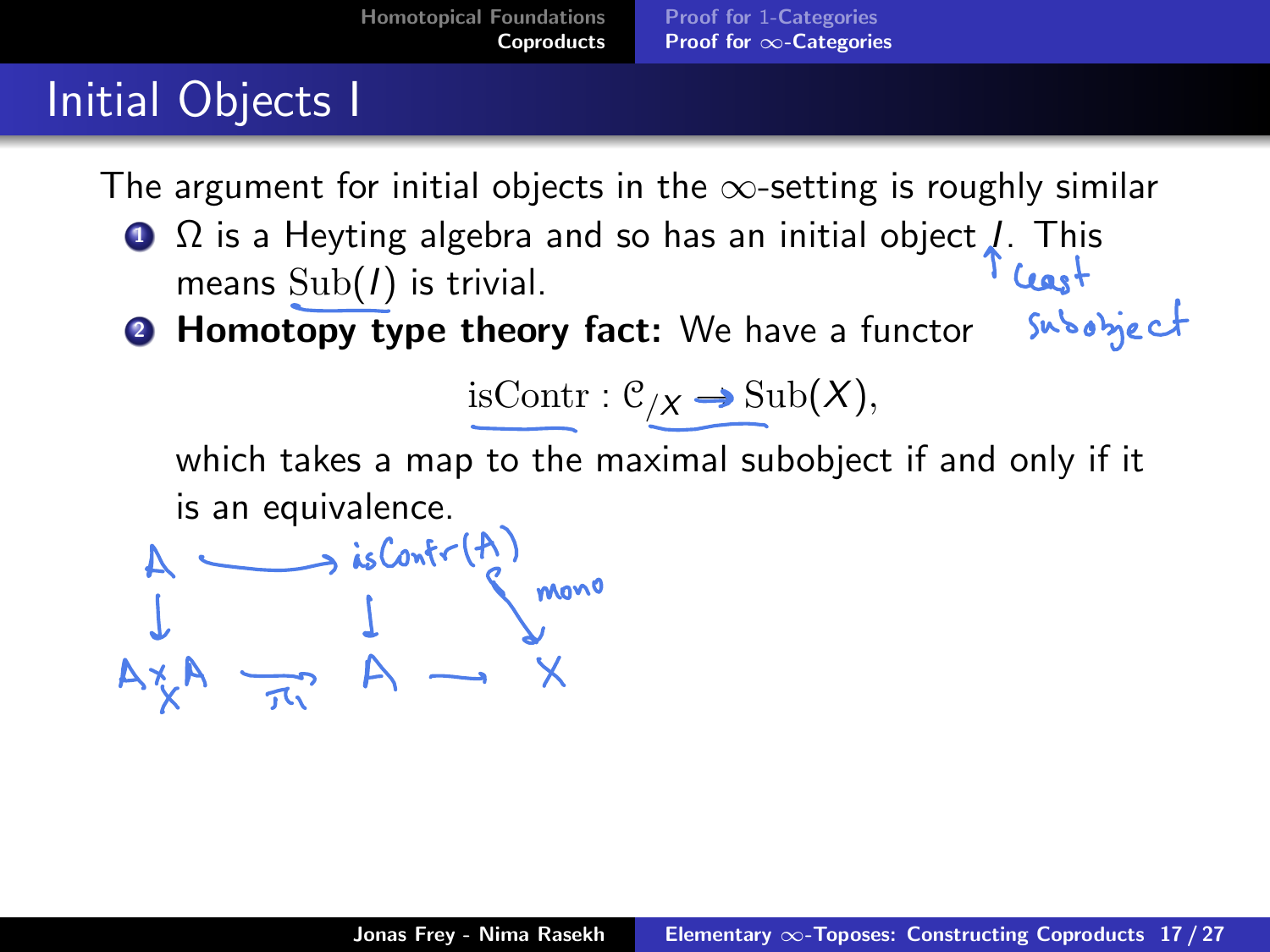# Initial Objects II

- $\bullet$  By (2), for an object X,  $\text{Sub}(X)$  is trivial if and only if  $\mathcal{C}_{/X}$  is trivial. So by  $(1)$  all of  ${\mathfrak C}_{/I}$  is trivial.
- $\bullet$  Finally,  $X^I$  is the pushforward of the equivalence  $X \times I \to I$ along  $I \rightarrow 1$  and so is terminal, meaning

$$
\mathrm{Map}(I,X)\simeq \mathrm{Map}(1,X')
$$

is a contractible space.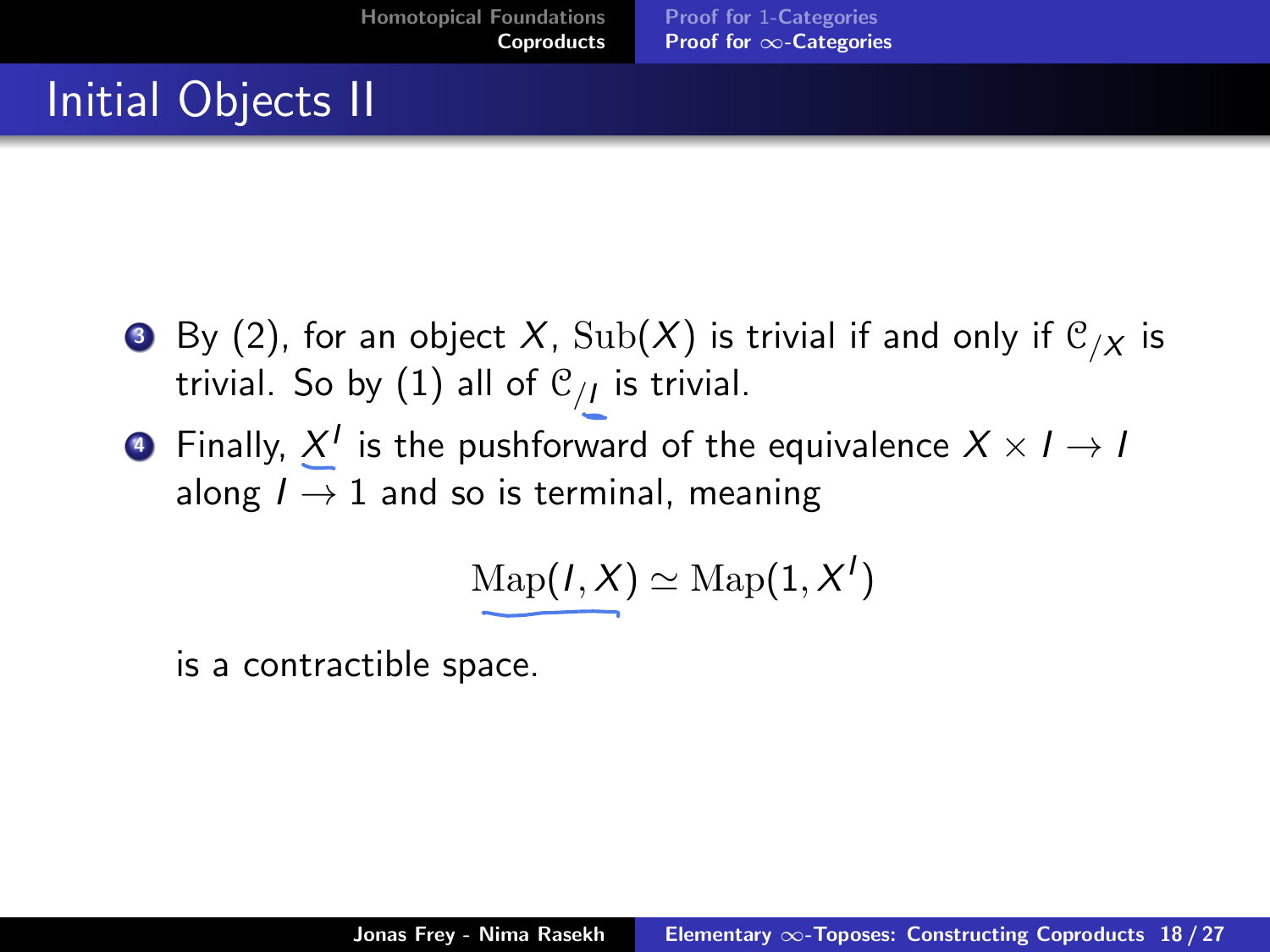[Homotopical Foundations](#page-1-0) [Coproducts](#page-8-0) Proof for 1[-Categories](#page-15-0) Proof for ∞[-Categories](#page-18-0)

#### Disjoint Subobjects in 1-Categories

Why does the Mikkelsen coproduct argument work? In an elementary topos we have

$$
\begin{array}{ll}\n\bigcirc & A \to \Omega^A \text{ is a subobject!} \\
\bigcirc & f : 1 \to \Omega^A \text{ is a disjoint point!}\n\end{array}
$$

As a result, we have the diagram:

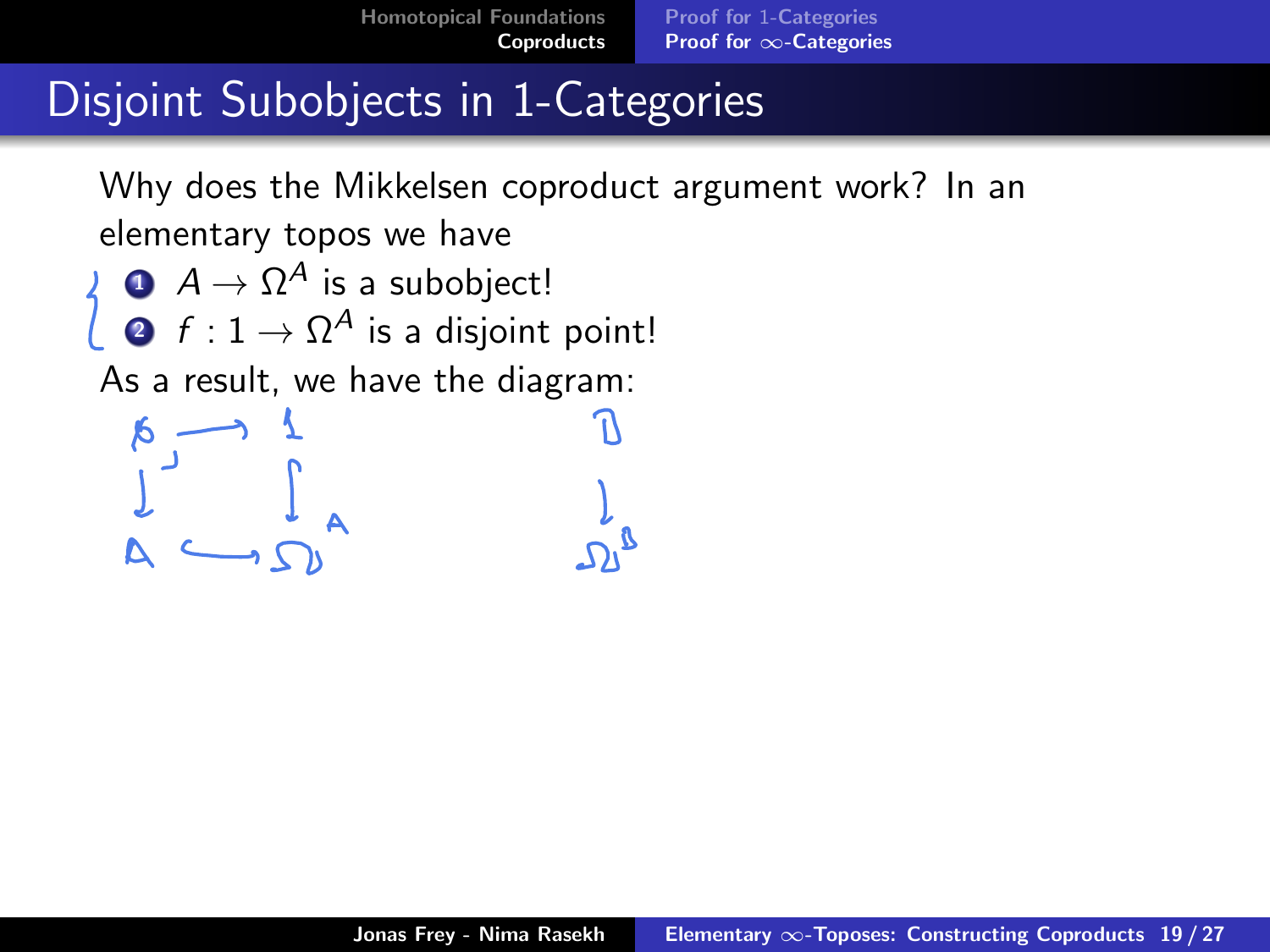[Homotopical Foundations](#page-1-0) [Coproducts](#page-8-0) Proof for 1[-Categories](#page-15-0) Proof for ∞[-Categories](#page-18-0)

Disjoint Subobjects in ∞-Categories

This argument generalizes:

#### Lemma

Let A, B be two objects in a locally Cartesian closed  $\infty$ -category with subobject classifier and assume an object C exists such that  $A \hookrightarrow C \leftrightarrow B$ . Then the join in  $\text{Sub}(C)$  is the coproduct of A and B.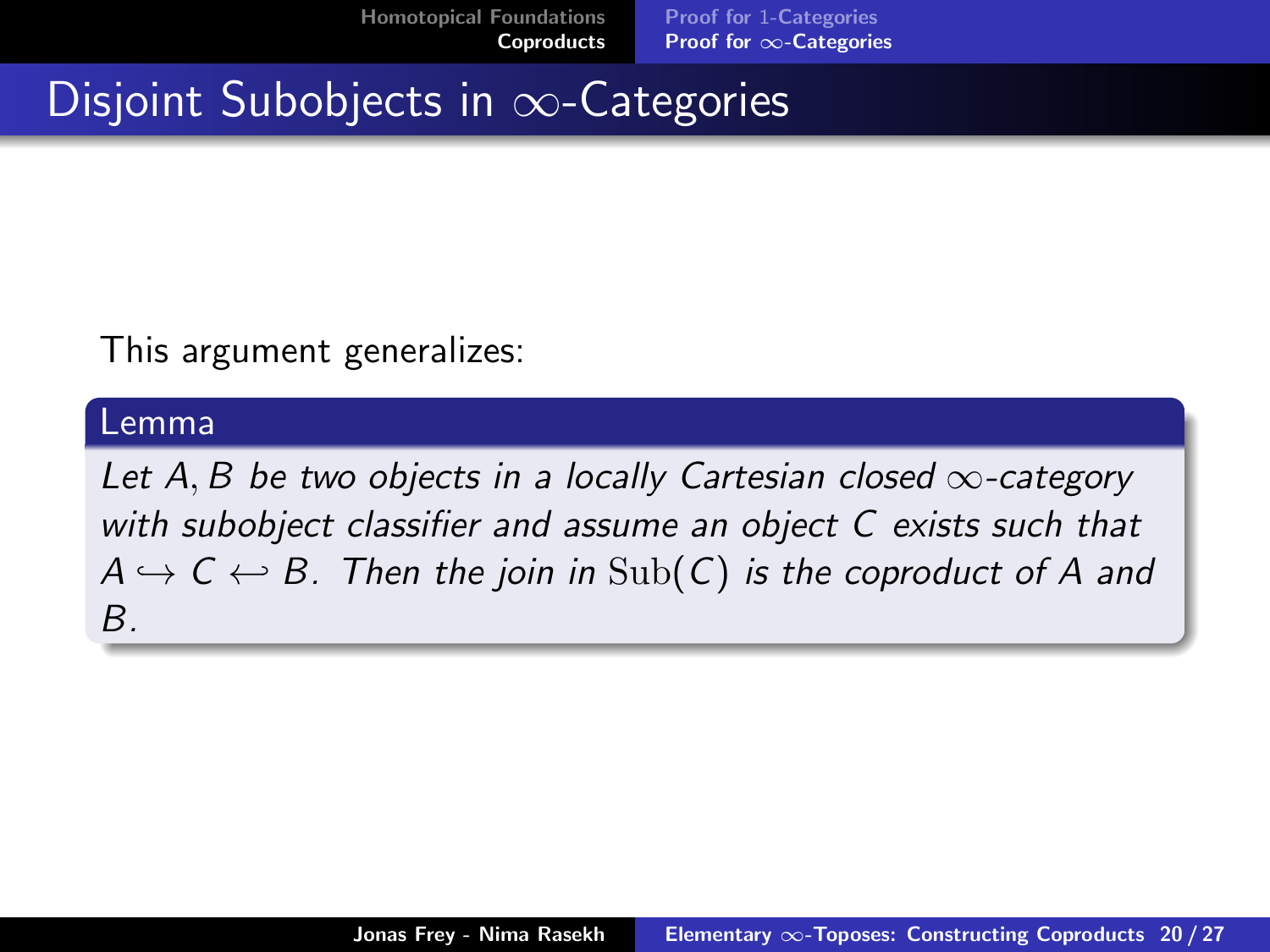#### Proof 1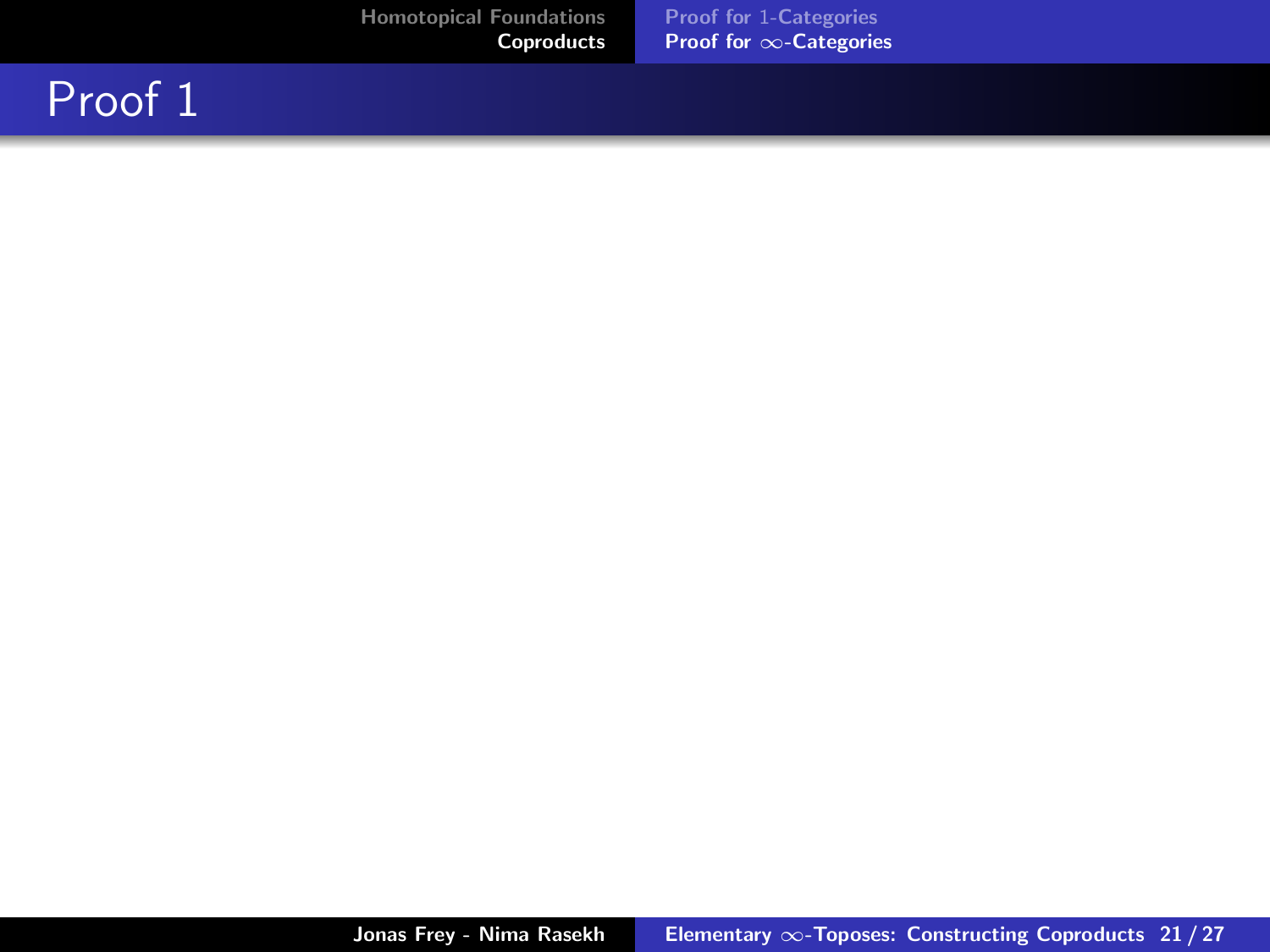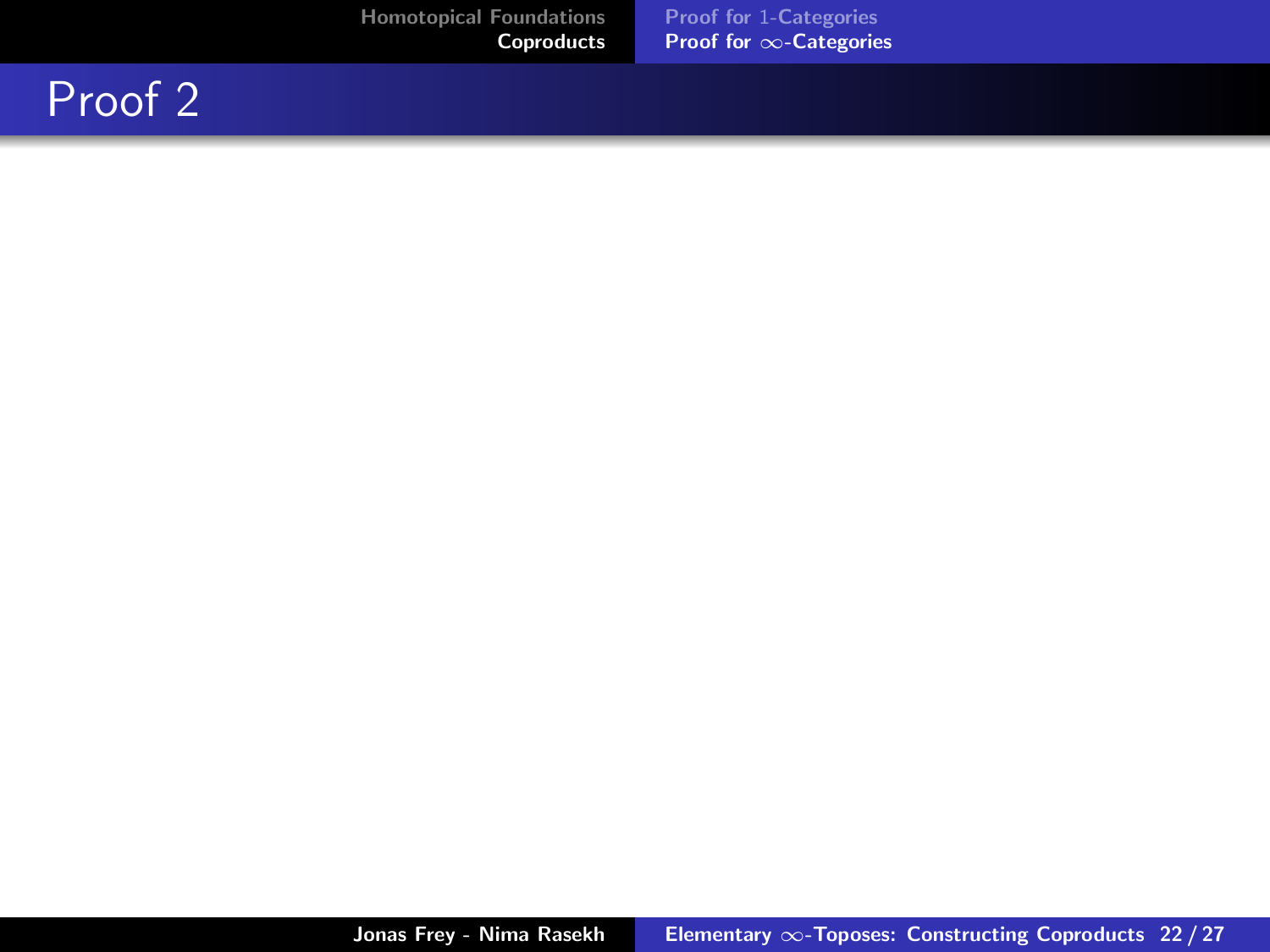## How to find the right Superobject?

All that is left to construct coproducts is to show every object has a superobject with disjoint point!  $A \to \Omega^A$  is not mono (unless  $A$ is 0-truncated) so that doesn't work. Here is the idea that we came up with: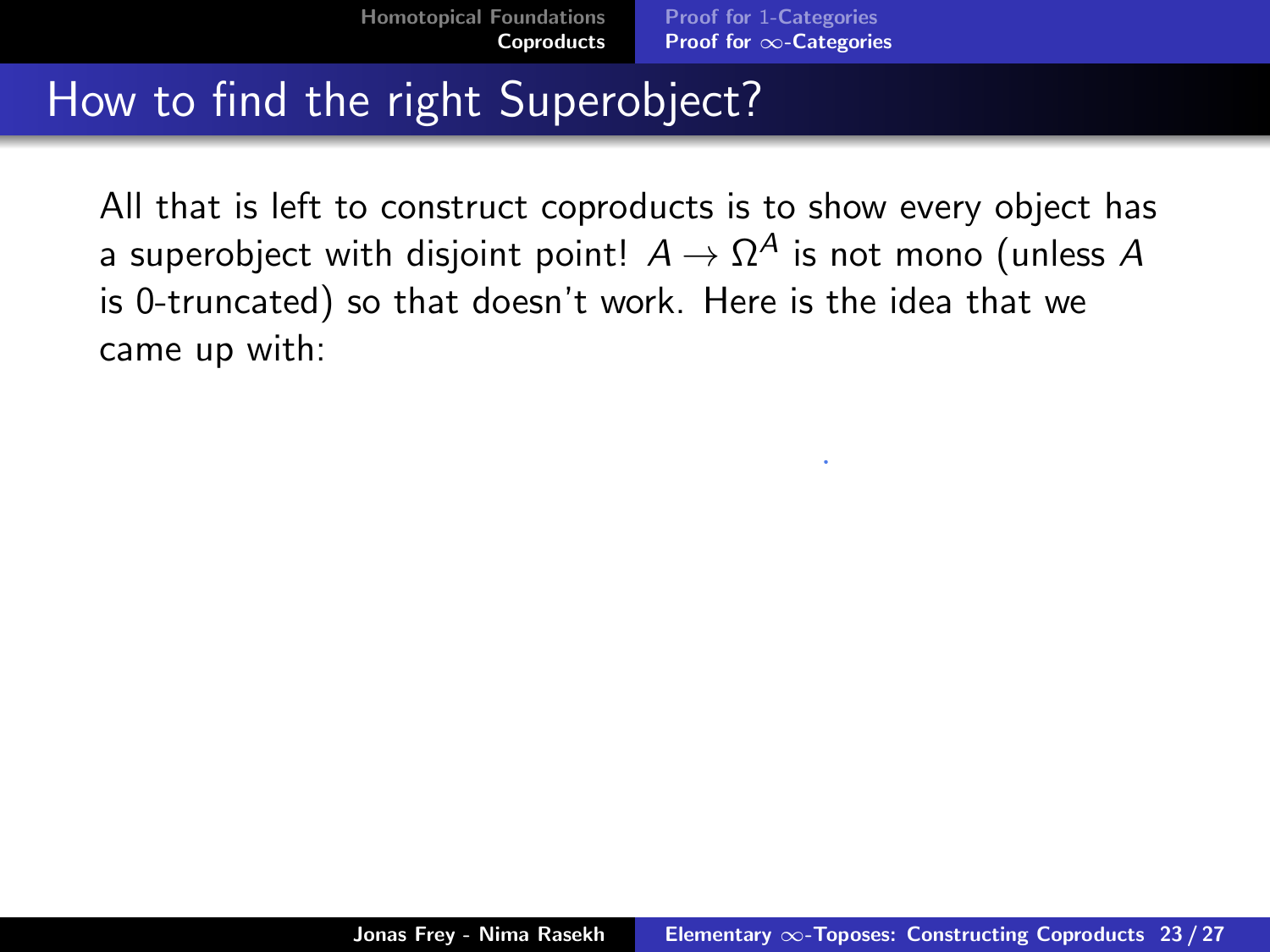#### How about coequalizers?

Coequalizers fail.

#### Example

The  $\infty$ -category of eventually truncated spaces is locally Cartesian closed and has a subobject classifier  $\{0, 1\}$ , but the suspension of (for example)  $S^1$  does not exist.

#### Example (Anel)

Truncated coherent spaces are locally Cartesian closed and have a subobject classifier  $\{0, 1\}$ , but also do not have coequalizers, as the suspension of  $\mathcal{S}^0$  does not exist.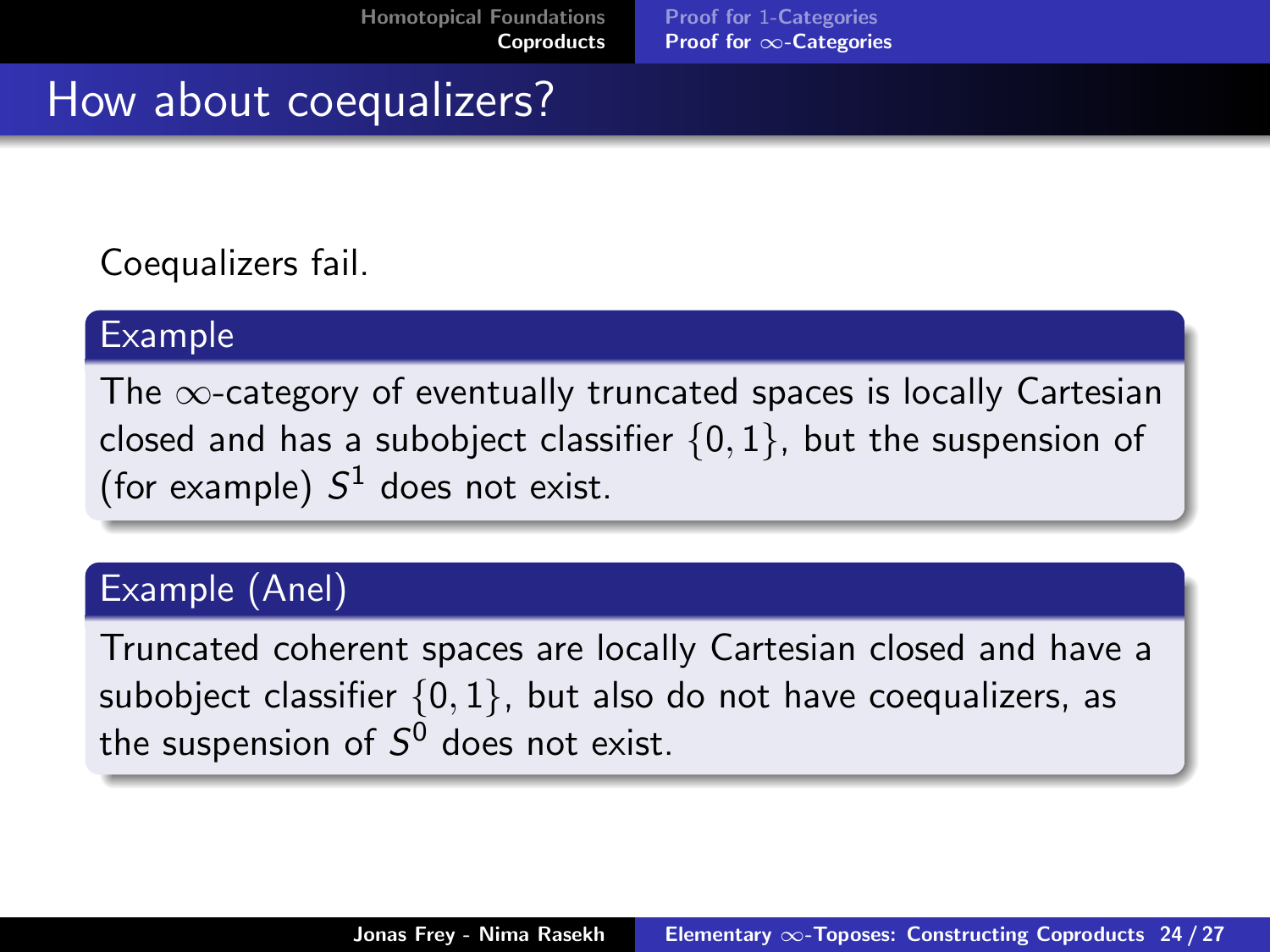[Homotopical Foundations](#page-1-0) [Coproducts](#page-8-0)

Proof for 1[-Categories](#page-15-0) Proof for ∞[-Categories](#page-18-0)

#### The corrected conjecture

#### Theorem (Frey - R.)

Let  $C$  be a locally Cartesian closed  $\infty$ -category with subobject classifier. Then it has a strict initial object and disjoint universal finite coproducts. However, there are examples where it does not have coequalizers.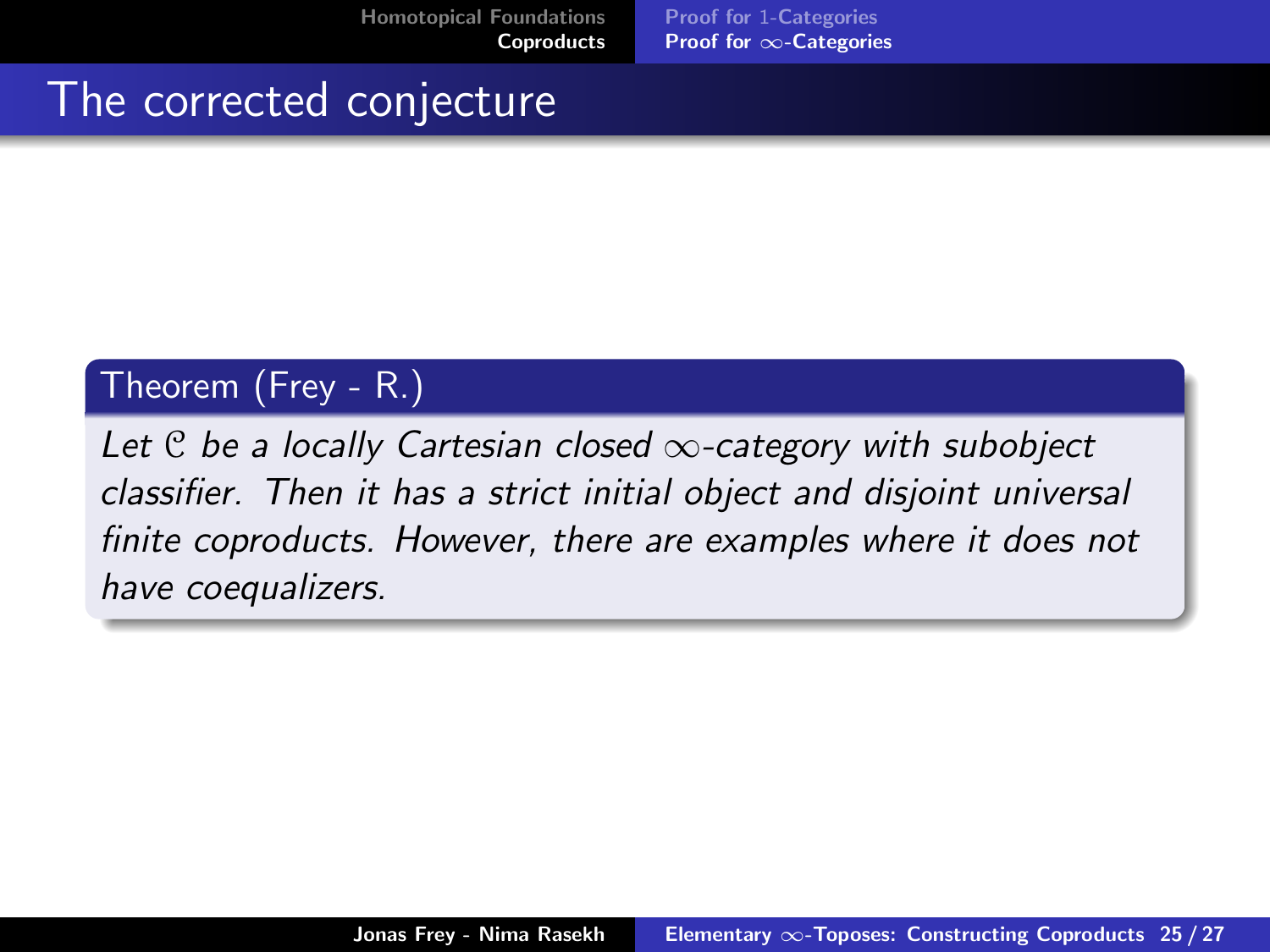## How do we get finite colimits?

The next naive conjecture goes along the following lines:

#### **Conjecture**

Let  $\epsilon$  be a locally Cartesian closed  $\infty$ -category with subobiect classifier and sufficient univalent universes. Then  $\epsilon$  has finite colimits.

The conditions are (more or less) the current definitions of an elementary  $\infty$ -topos, so that would match well with the results in the elementary topos world, justifying the additional assumption.